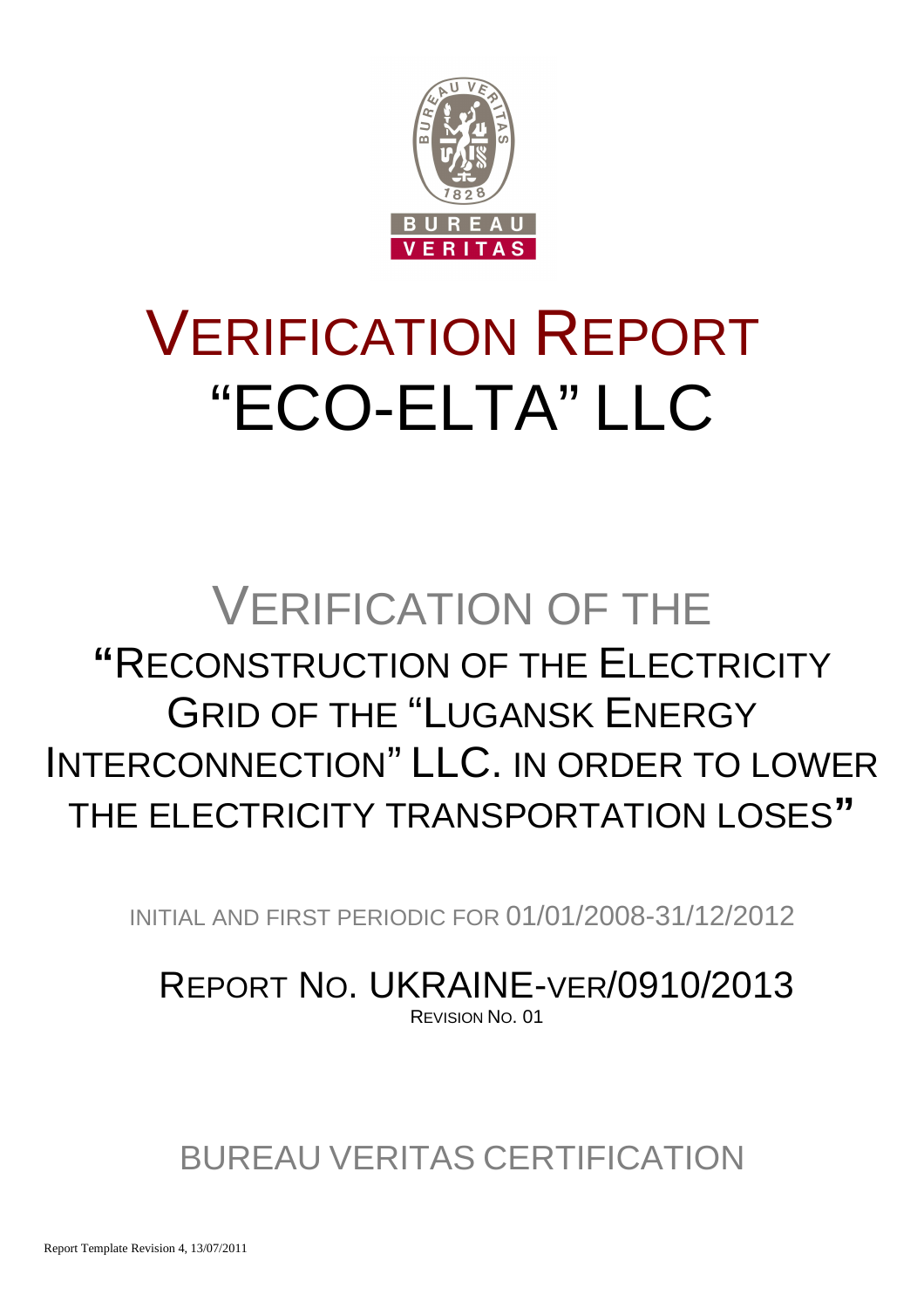Date of first issue:

Report No: UKRAINE-ver/0910/2013

٦



VERIFICATION REPORT **"**RECONSTRUCTION OF THE ELECTRICITY GRID OF THE "LUGANSK ENERGY INTERCONNECTION" LLC. IN ORDER TO LOWER THE ELECTRICITY TRANSPORTATION LOSES**"**

| Organizational unit:

| 01/04/2013                                                                                                                                                                                                 | <b>Holding SAS</b>             | <b>Bureau Veritas Certification</b>                                                                                                                                                                                                                                                                                                                                                                                                                                                                                                                                                                                                                                                                                                                                                                                                                                                                                                                                                                                                                                                                                                                                                                                                                                                                                                                                                                                                                                                                                                                                                                                                                                                                                                                                                                                                                                                                                                                                                                                                                                                                                                                                                                                                                                                                                                                                                                                                                                                                                                             |  |
|------------------------------------------------------------------------------------------------------------------------------------------------------------------------------------------------------------|--------------------------------|-------------------------------------------------------------------------------------------------------------------------------------------------------------------------------------------------------------------------------------------------------------------------------------------------------------------------------------------------------------------------------------------------------------------------------------------------------------------------------------------------------------------------------------------------------------------------------------------------------------------------------------------------------------------------------------------------------------------------------------------------------------------------------------------------------------------------------------------------------------------------------------------------------------------------------------------------------------------------------------------------------------------------------------------------------------------------------------------------------------------------------------------------------------------------------------------------------------------------------------------------------------------------------------------------------------------------------------------------------------------------------------------------------------------------------------------------------------------------------------------------------------------------------------------------------------------------------------------------------------------------------------------------------------------------------------------------------------------------------------------------------------------------------------------------------------------------------------------------------------------------------------------------------------------------------------------------------------------------------------------------------------------------------------------------------------------------------------------------------------------------------------------------------------------------------------------------------------------------------------------------------------------------------------------------------------------------------------------------------------------------------------------------------------------------------------------------------------------------------------------------------------------------------------------------|--|
| Client:<br>"Eco-Elta" LLC                                                                                                                                                                                  | Client ref.:<br>Maksym Rogovoi |                                                                                                                                                                                                                                                                                                                                                                                                                                                                                                                                                                                                                                                                                                                                                                                                                                                                                                                                                                                                                                                                                                                                                                                                                                                                                                                                                                                                                                                                                                                                                                                                                                                                                                                                                                                                                                                                                                                                                                                                                                                                                                                                                                                                                                                                                                                                                                                                                                                                                                                                                 |  |
| Summary:<br>Requests (CL, CAR and FAR), presented in Appendix A.<br>tonnes of CO2 equivalent for 01/01/2012-31/12/2012).<br>to the approved project baseline and monitoring, and its associated documents. |                                | Bureau Veritas Certification has made the initial, 1 <sup>st</sup> periodic verification of the "Reconstruction of the<br>Electricity Grid of the "Lugansk Energy Interconnection" LLC. in order to lower the electricity transportation<br>loses", project of "Eco-Elta" LLC located in Luhansk Region, Ukraine, and applying JI specific approach, on<br>the basis of UNFCCC criteria for the JI, as well as criteria given to provide for consistent project operations,<br>monitoring and reporting. UNFCCC criteria refer to Article 6 of the Kyoto Protocol, the JI rules and modalities<br>and the subsequent decisions by the JI Supervisory Committee, as well as the host country criteria.<br>The verification scope is defined as a periodic independent review and ex post determination by the Accredited<br>Independent Entity of the monitored reductions in GHG emissions during defined verification period, and<br>consisted of the following three phases: i) desk review of the monitoring report against project design and the<br>baseline and monitoring plan; ii) follow-up interviews with project stakeholders; iii) resolution of outstanding<br>issues and the issuance of the final verification report and opinion. The overall verification, from Contract<br>Review to Verification Report & Opinion, was conducted using Bureau Veritas Certification internal procedures.<br>The first output of the verification process is a list of Clarification, Corrective Action Requests, Forward Action<br>In summary, Bureau Veritas Certification confirms that the project is implemented as planned and described in<br>approved project design documents. Installed equipment being essential for generating emission reduction<br>runs reliably and is calibrated appropriately. The monitoring system is in place and the project is generating<br>GHG emission reductions. The GHG emission reduction is calculated accurately and without material errors,<br>omissions, or misstatements, and the ERUs issued totalize 6 497 805 tonnes of CO2 equivalent for the<br>monitoring period from 01/01/2008 to 31/12/2012 (1 314 803 tonnes of CO2 equivalent for 01/01/2008-<br>31/12/2008, 1 161 822 tonnes of CO2 equivalent for 01/01/2009-31/12/2009, 1 284 182 tonnes of CO2<br>equivalent for 01/01/2010-31/12/2010, 1 357 267 tonnes of CO2 equivalent 01/01/2011-31/12/2011, 1 379 731<br>Our opinion relates to the project GHG emissions and resulting GHG emission reductions reported and related |  |
| Report No.:<br>Ukraine-ver/0910/2013                                                                                                                                                                       | Subject Group:<br>JI           |                                                                                                                                                                                                                                                                                                                                                                                                                                                                                                                                                                                                                                                                                                                                                                                                                                                                                                                                                                                                                                                                                                                                                                                                                                                                                                                                                                                                                                                                                                                                                                                                                                                                                                                                                                                                                                                                                                                                                                                                                                                                                                                                                                                                                                                                                                                                                                                                                                                                                                                                                 |  |
| Project title:<br>"Reconstruction of the Electricity Grid of the<br>"Lugansk Energy Interconnection" LLC. in order to<br>lower the electricity transportation loses"                                       |                                |                                                                                                                                                                                                                                                                                                                                                                                                                                                                                                                                                                                                                                                                                                                                                                                                                                                                                                                                                                                                                                                                                                                                                                                                                                                                                                                                                                                                                                                                                                                                                                                                                                                                                                                                                                                                                                                                                                                                                                                                                                                                                                                                                                                                                                                                                                                                                                                                                                                                                                                                                 |  |
| Work carried out by:                                                                                                                                                                                       |                                |                                                                                                                                                                                                                                                                                                                                                                                                                                                                                                                                                                                                                                                                                                                                                                                                                                                                                                                                                                                                                                                                                                                                                                                                                                                                                                                                                                                                                                                                                                                                                                                                                                                                                                                                                                                                                                                                                                                                                                                                                                                                                                                                                                                                                                                                                                                                                                                                                                                                                                                                                 |  |
| Vyacheslav Yeriomin<br>verifier<br>Sergii Verteletskyi - team member, verifier                                                                                                                             | leader,<br>lead<br>$-$ team    |                                                                                                                                                                                                                                                                                                                                                                                                                                                                                                                                                                                                                                                                                                                                                                                                                                                                                                                                                                                                                                                                                                                                                                                                                                                                                                                                                                                                                                                                                                                                                                                                                                                                                                                                                                                                                                                                                                                                                                                                                                                                                                                                                                                                                                                                                                                                                                                                                                                                                                                                                 |  |
| Work reviewed by:                                                                                                                                                                                          |                                |                                                                                                                                                                                                                                                                                                                                                                                                                                                                                                                                                                                                                                                                                                                                                                                                                                                                                                                                                                                                                                                                                                                                                                                                                                                                                                                                                                                                                                                                                                                                                                                                                                                                                                                                                                                                                                                                                                                                                                                                                                                                                                                                                                                                                                                                                                                                                                                                                                                                                                                                                 |  |
| Ivan Sokolov - Technical Reviewer                                                                                                                                                                          |                                | $\times$<br>No distribution without permission from the                                                                                                                                                                                                                                                                                                                                                                                                                                                                                                                                                                                                                                                                                                                                                                                                                                                                                                                                                                                                                                                                                                                                                                                                                                                                                                                                                                                                                                                                                                                                                                                                                                                                                                                                                                                                                                                                                                                                                                                                                                                                                                                                                                                                                                                                                                                                                                                                                                                                                         |  |
| Borys Kostykovskyi - Technical speciálist                                                                                                                                                                  |                                | Certification or responsible organizational unit                                                                                                                                                                                                                                                                                                                                                                                                                                                                                                                                                                                                                                                                                                                                                                                                                                                                                                                                                                                                                                                                                                                                                                                                                                                                                                                                                                                                                                                                                                                                                                                                                                                                                                                                                                                                                                                                                                                                                                                                                                                                                                                                                                                                                                                                                                                                                                                                                                                                                                |  |
| Work approved by:                                                                                                                                                                                          | Holding SAS                    |                                                                                                                                                                                                                                                                                                                                                                                                                                                                                                                                                                                                                                                                                                                                                                                                                                                                                                                                                                                                                                                                                                                                                                                                                                                                                                                                                                                                                                                                                                                                                                                                                                                                                                                                                                                                                                                                                                                                                                                                                                                                                                                                                                                                                                                                                                                                                                                                                                                                                                                                                 |  |
| Ivan Sokolov - Operational Manager                                                                                                                                                                         |                                | <b>Limited</b> distribution                                                                                                                                                                                                                                                                                                                                                                                                                                                                                                                                                                                                                                                                                                                                                                                                                                                                                                                                                                                                                                                                                                                                                                                                                                                                                                                                                                                                                                                                                                                                                                                                                                                                                                                                                                                                                                                                                                                                                                                                                                                                                                                                                                                                                                                                                                                                                                                                                                                                                                                     |  |
| Date of this revision:<br>Rev. No.:<br>05/04/2013<br>01                                                                                                                                                    | Number of pages:<br>23         | Unrestricted distribution                                                                                                                                                                                                                                                                                                                                                                                                                                                                                                                                                                                                                                                                                                                                                                                                                                                                                                                                                                                                                                                                                                                                                                                                                                                                                                                                                                                                                                                                                                                                                                                                                                                                                                                                                                                                                                                                                                                                                                                                                                                                                                                                                                                                                                                                                                                                                                                                                                                                                                                       |  |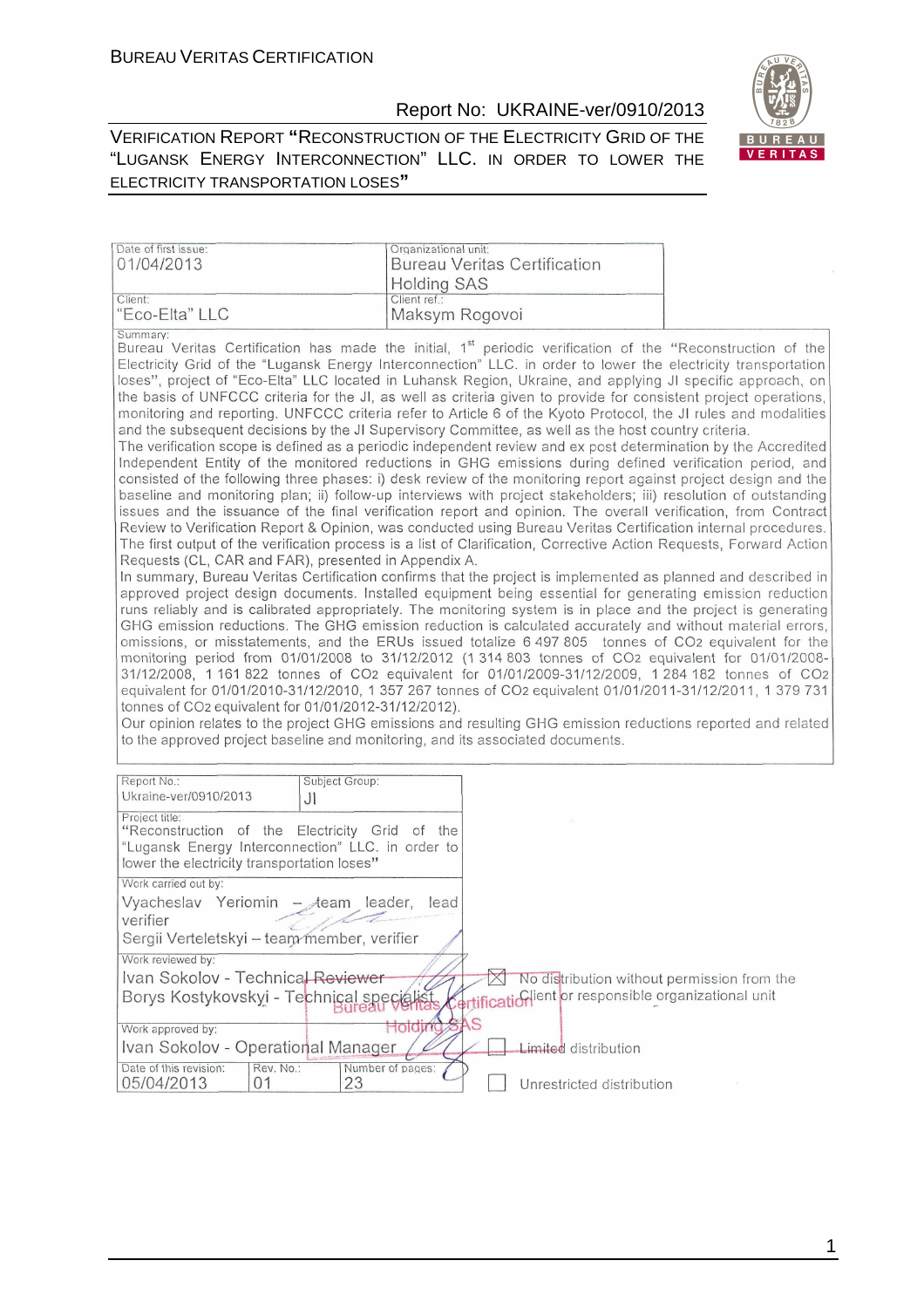VERIFICATION REPORT **"**RECONSTRUCTION OF THE ELECTRICITY GRID OF THE "LUGANSK ENERGY INTERCONNECTION" LLC. IN ORDER TO LOWER THE ELECTRICITY TRANSPORTATION LOSES**"**

## **Table of Contents Page 2014**

| 1              |                                                                     |                |
|----------------|---------------------------------------------------------------------|----------------|
| 1.1            | Objective                                                           | 3              |
| 1.2            | Scope                                                               | 3              |
| 1.3            | <b>Verification Team</b>                                            | 3              |
| $\overline{2}$ |                                                                     | $\overline{4}$ |
| 2.1            | <b>Review of Documents</b>                                          | $\overline{4}$ |
| 2.2            | Follow-up Interviews                                                | $\overline{4}$ |
| 2.3            | Resolution of Clarification, Corrective and Forward Action Requests | 5              |
| 3              |                                                                     |                |
| 3.1            | Remaining issues and FARs from previous verifications               | 6              |
| 3.2            | Project approval by Parties involved (90-91)                        | 6              |
| 3.3            | Project implementation (92-93)                                      | 6              |
| 3.4            | Compliance of the monitoring plan with the monitoring methodology   |                |
|                | $(94-98)$                                                           | 8              |
| 3.5            | Revision of monitoring plan (99-100)                                | 8              |
| 3.6            | Data management (101)                                               | 8              |
| 3.7            | Verification regarding programmes of activities (102-110)           | 9              |
| 4              |                                                                     |                |
| 5              |                                                                     |                |
|                |                                                                     |                |



2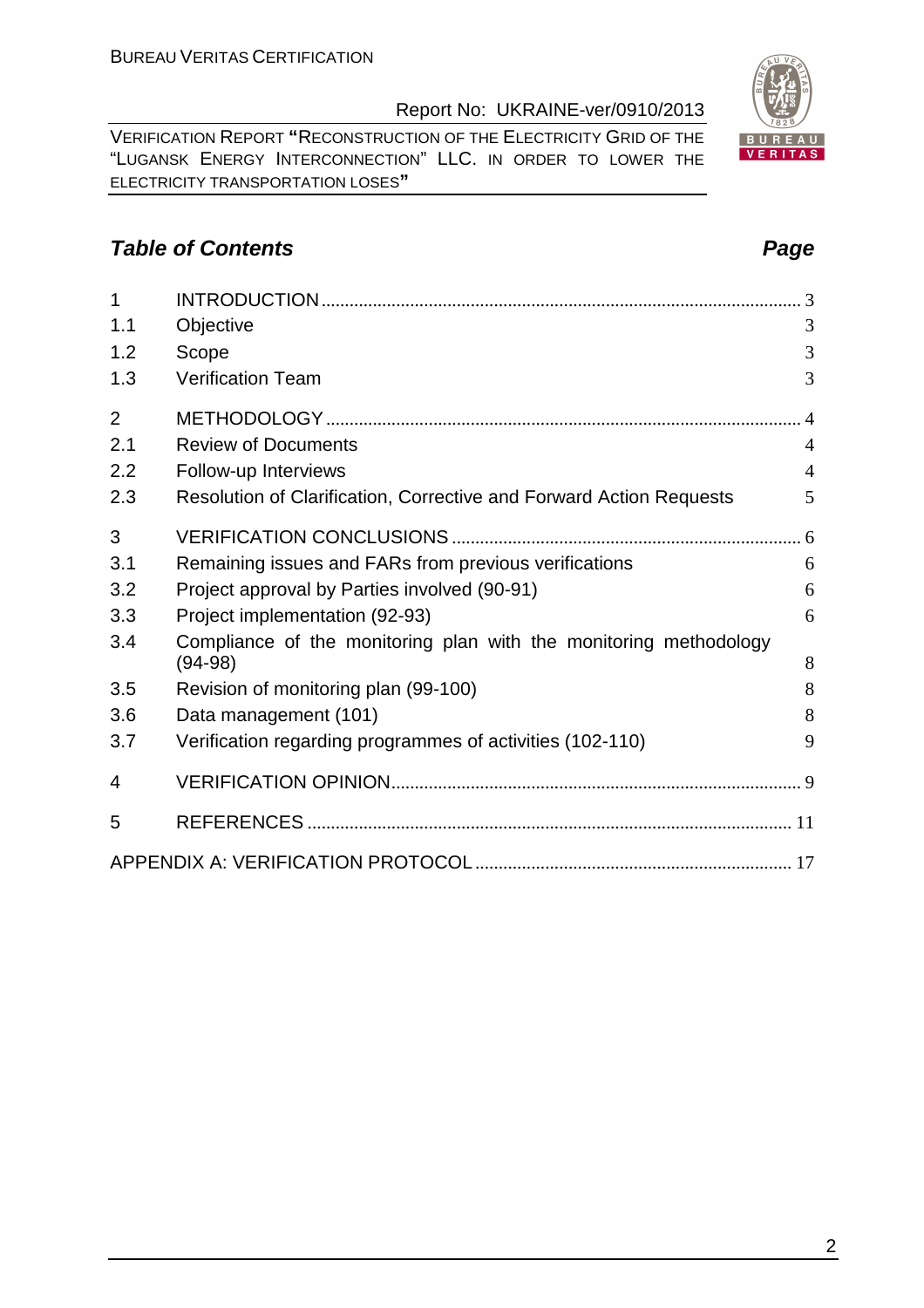VERIFICATION REPORT **"**RECONSTRUCTION OF THE ELECTRICITY GRID OF THE "LUGANSK ENERGY INTERCONNECTION" LLC. IN ORDER TO LOWER THE ELECTRICITY TRANSPORTATION LOSES**"**



"Eco-Elta" LLC has commissioned Bureau Veritas Certification to verify the emissions reductions of its JI project **"**Reconstruction of the Electricity Grid of the "Lugansk Energy Interconnection" LLC. in order to lower the electricity transportation loses**"** (hereafter called "the project") at Luhansk Region, Ukraine.

This report summarizes the findings of the verification of the project, performed on the basis of UNFCCC criteria, as well as criteria given to provide for consistent project operations, monitoring and reporting.

## **1.1 Objective**

Verification is the periodic independent review and ex post determination by the Accredited Independent Entity of the monitored reductions in GHG emissions during defined verification period.

The objective of verification can be divided in Initial Verification and Periodic Verification.

UNFCCC criteria refer to Article 6 of the Kyoto Protocol, the JI rules and modalities and the subsequent decisions by the JI Supervisory Committee, as well as the host country criteria.

## **1.2 Scope**

The verification scope is defined as an independent and objective review of the project design document, the project's baseline study, monitoring plan and monitoring report, and other relevant documents. The information in these documents is reviewed against Kyoto Protocol requirements, UNFCCC rules and associated interpretations.

The verification is not meant to provide any consulting towards the Client. However, stated requests for clarifications, corrective and/or forward actions may provide input for improvement of the project monitoring towards reductions in the GHG emissions.

## **1.3 Verification Team**

The verification team consists of the following personnel:

Vyacheslav Yeriomin Bureau Veritas Certification Team Leader, Climate Change Verifier

Sergii Verteletskyi Bureau Veritas Certification Climate Change Verifier

This verification report was reviewed by:

Ivan Sokolov Bureau Veritas Certification, Internal Technical Reviewer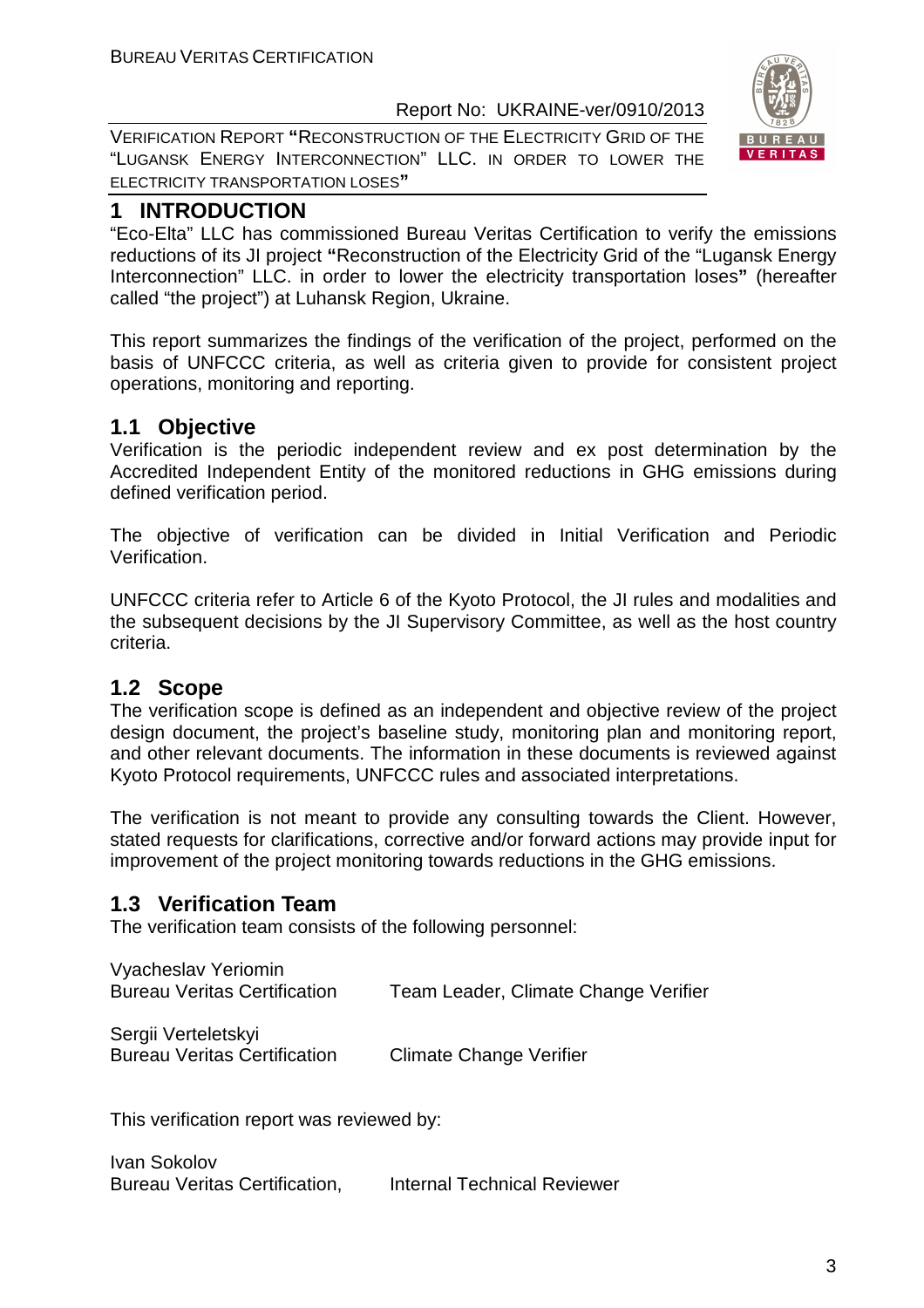VERIFICATION REPORT **"**RECONSTRUCTION OF THE ELECTRICITY GRID OF THE "LUGANSK ENERGY INTERCONNECTION" LLC. IN ORDER TO LOWER THE ELECTRICITY TRANSPORTATION LOSES**"**



#### Borys Kostykovskyi Bureau Veritas Certification, technical specialist

## **2 METHODOLOGY**

The overall verification, from Contract Review to Verification Report & Opinion, was conducted using Bureau Veritas Certification internal procedures.

In order to ensure transparency, a verification protocol was customized for the project, according to the version 01 of the Joint Implementation Determination and Verification Manual, issued by the Joint Implementation Supervisory Committee at its 19 meeting on 04/12/2009. The protocol shows, in a transparent manner, criteria (requirements), means of verification and the results from verifying the identified criteria. The verification protocol serves the following purposes:

- It organizes, details and clarifies the requirements a JI project is expected to meet;
- It ensures a transparent verification process where the verifier will document how a particular requirement has been verified and the result of the verification.

The completed verification protocol is enclosed in Appendix A to this report.

## **2.1 Review of Documents**

The Monitoring Report (MR) submitted by "Eco-Elta LLC" and additional background documents related to the project design and baseline, i.e. country Law, Project Design Document (PDD), and/or Guidance on criteria for baseline setting and monitoring, Host party criteria, Kyoto Protocol, Clarifications on Verification Requirements to be Checked by an Accredited Independent Entity were reviewed.

The verification findings presented in this report relate to the Monitoring Report version(s) 1.1 and project as described in the determined PDD.

## **2.2 Follow-up Interviews**

On 27/03/2012 Bureau Veritas Certification performed on-site interviews with project stakeholders to confirm selected information and to resolve issues identified in the document review. Representatives of "Luhansk Energy Interconnection" LLC and "Eco-Elta" LLC were interviewed (see References). The main topics of the interviews are summarized in Table 1.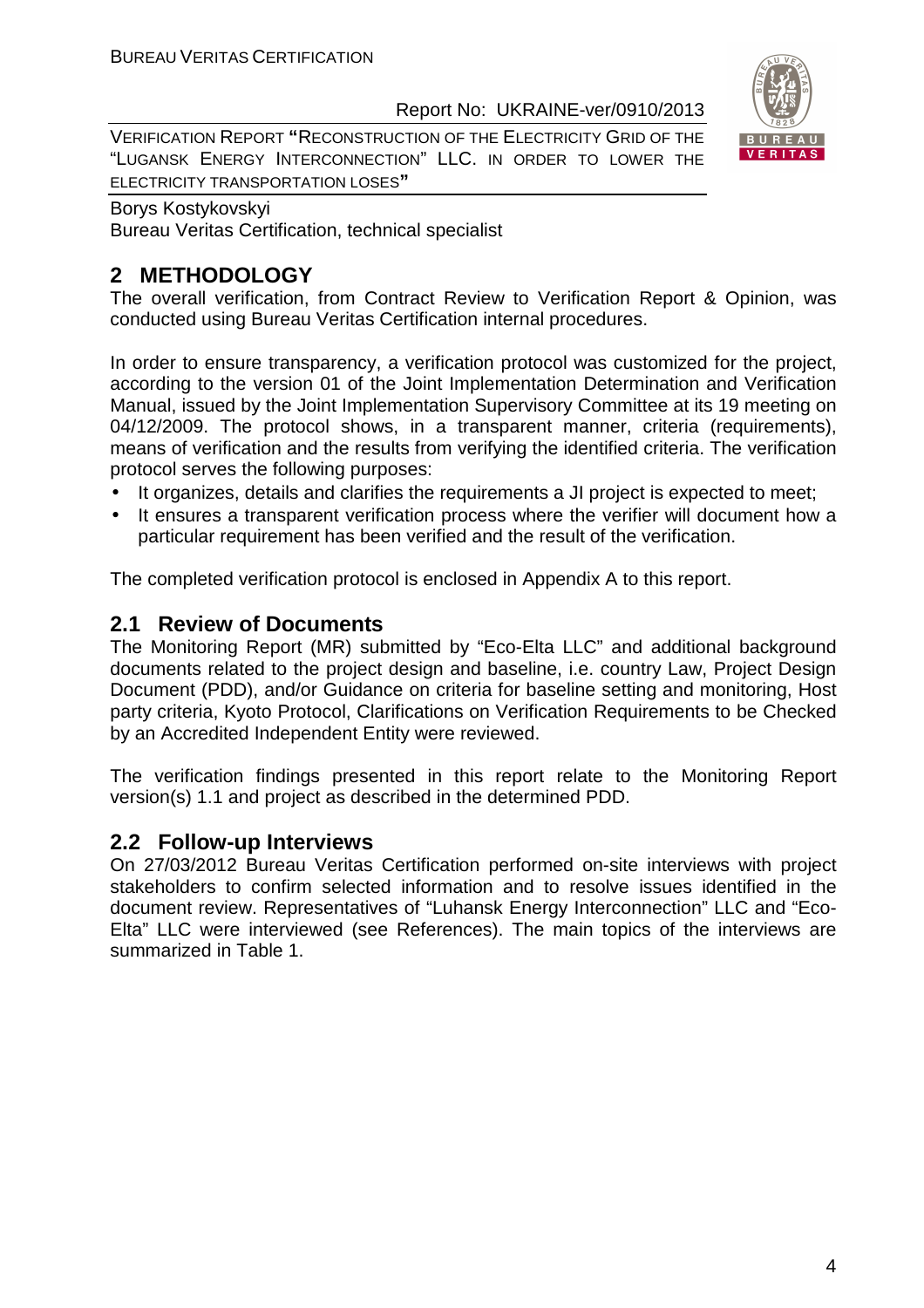

VERIFICATION REPORT **"**RECONSTRUCTION OF THE ELECTRICITY GRID OF THE "LUGANSK ENERGY INTERCONNECTION" LLC. IN ORDER TO LOWER THE ELECTRICITY TRANSPORTATION LOSES**"**

| <b>Interviewed</b><br>organization      | <b>Interview topics</b>                                                                                                                                                                                                                                                                                                                                                                                                                                                                              |
|-----------------------------------------|------------------------------------------------------------------------------------------------------------------------------------------------------------------------------------------------------------------------------------------------------------------------------------------------------------------------------------------------------------------------------------------------------------------------------------------------------------------------------------------------------|
| "Luhansk Energy<br>Interconnection" LLC | Organizational structure<br>Responsibilities and authorities<br>-<br>Roles and responsibilities for data collection and<br>$\qquad \qquad \blacksquare$<br>processing<br>Installation of equipment<br>$\overline{\phantom{a}}$<br>Data logging, archiving and reporting<br>۰<br>Metering equipment control<br>Metering record keeping system, database<br>$\blacksquare$<br>Training of personnel<br>Quality management procedures and technology<br>Internal audits and check-ups<br>$\blacksquare$ |
| <b>CONSULTANT</b><br>"Eco-Elta" LLC     | Monitoring plan<br>۰<br>Monitoring report<br>$\qquad \qquad \blacksquare$<br>Deviations from PDD<br><b>ERUs calculation model</b>                                                                                                                                                                                                                                                                                                                                                                    |

### **Table 1 Interview topics**

## **2.3 Resolution of Clarification, Corrective and Forward Action Requests**

The objective of this phase of the verification is to raise the requests for corrective actions and clarification and any other outstanding issues that needed to be clarified for Bureau Veritas Certification positive conclusion on the GHG emission reduction calculation.

If the Verification Team, in assessing the monitoring report and supporting documents, identifies issues that need to be corrected, clarified or improved with regard to the monitoring requirements, it should raise these issues and inform the project participants of these issues in the form of:

(a) Corrective action request (CAR), requesting the project participants to correct a mistake that is not in accordance with the monitoring plan;

(b) Clarification request (CL), requesting the project participants to provide additional information for the Verification Team to assess compliance with the monitoring plan;

(c) Forward action request (FAR), informing the project participants of an issue, relating to the monitoring that needs to be reviewed during the next verification period.

The Verification Team will make an objective assessment as to whether the actions taken by the project participants, if any, satisfactorily resolve the issues raised, if any, and should conclude its findings of the verification.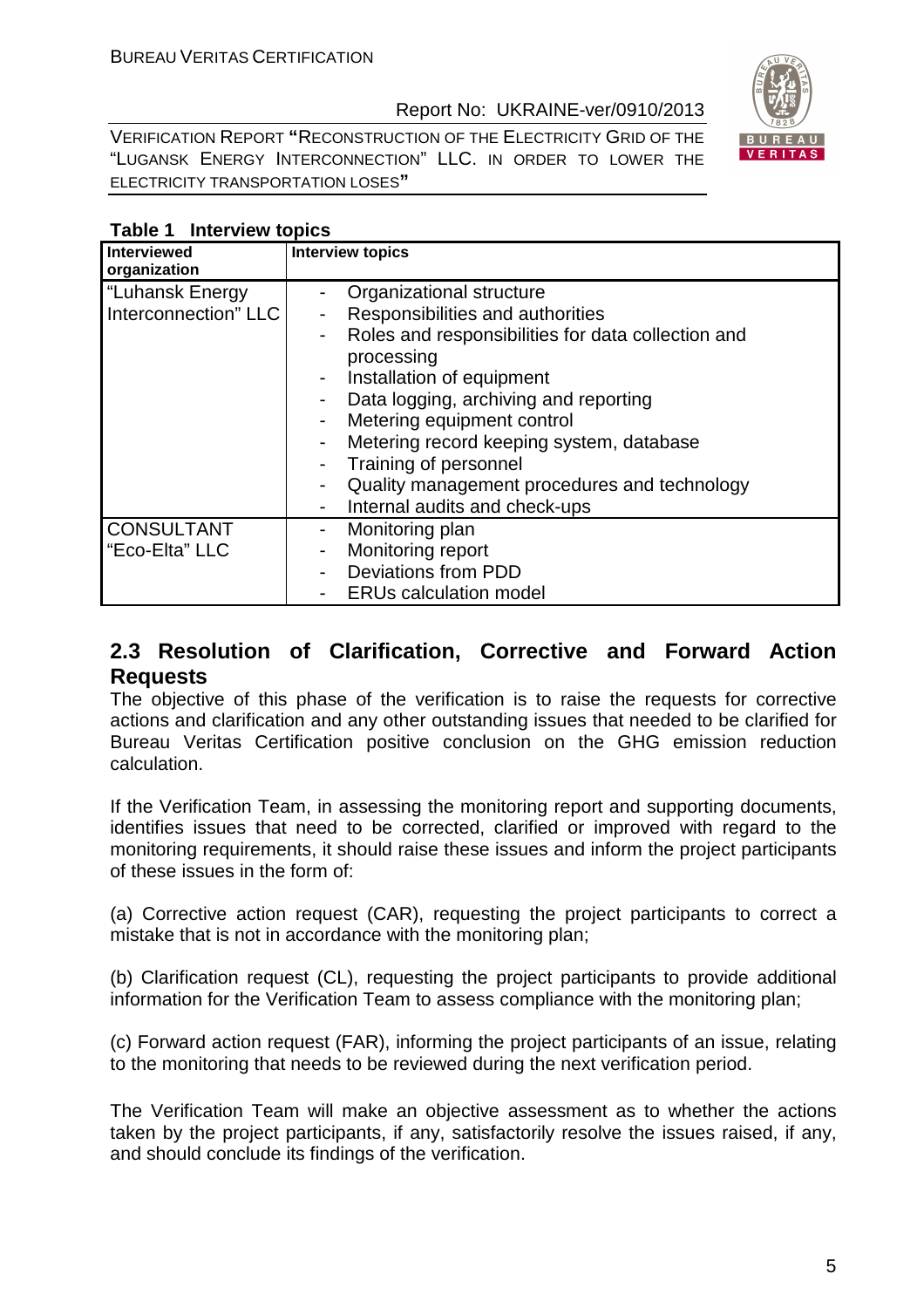VERIFICATION REPORT **"**RECONSTRUCTION OF THE ELECTRICITY GRID OF THE "LUGANSK ENERGY INTERCONNECTION" LLC. IN ORDER TO LOWER THE ELECTRICITY TRANSPORTATION LOSES**"**



To guarantee the transparency of the verification process, the concerns raised are documented in more detail in the verification protocol in Appendix A.

## **3 VERIFICATION CONCLUSIONS**

In the following sections, the conclusions of the verification are stated.

The findings from the desk review of the original monitoring documents and the findings from interviews during the follow up visit are described in the Verification Protocol in Appendix A.

The Clarification, Corrective and Forward Action Requests are stated, where applicable, in the following sections and are further documented in the Verification Protocol in Appendix A. The verification of the Project resulted in 6 Corrective Action Requests, 2 Clarification Requests, and 0 Forward Action Requests.

The number between brackets at the end of each section corresponds to the DVM paragraph.

## **3.1 Remaining issues and FARs from previous verifications**

There are no FARs available from the determination process, provided by Bureau Veritas Certification.

## **3.2 Project approval by Parties involved (90-91)**

Written project approvals have been obtained from DFPs of Parties Involved. Letter of Approval # 3899/23/7 has been issued by State Environment Investment Agency of Ukraine 19/12/2012. Letter of Approval # DOPpek-4430-30/11550/13/MK/EBS has been issued by the Minister of Environmental protection of Poland 22/03/2013

The abovementioned written approval is unconditional.

Identified problem areas applicable to written project approvals, project participants responses and Bureau Veritas Certification conclusions are listed in the Annex A of this Report (refer to CAR01)

## **3.3 Project implementation (92-93)**

The activity for reduction of electricity losses in "Luhansk Energy Interconnection" LLC grids was started in 2003 year in frames of JI project. The project has been implemented during 2003-2012 years. List of measures, implemented during the monitoring period, is followed:

#### **In 2008:**

38 kilometers of the  $35 - 110$  kV wires replaced and 550 kilometers were repaired and 547 kilometers of the 0,4 – 10 kV wires replaced and 2 426 kilometers were repaired. The AS-150 wire was replaced with the AS-185; the AS-70 and AS-95 wires were replaced with the AS-120 wire; AS-120 wire was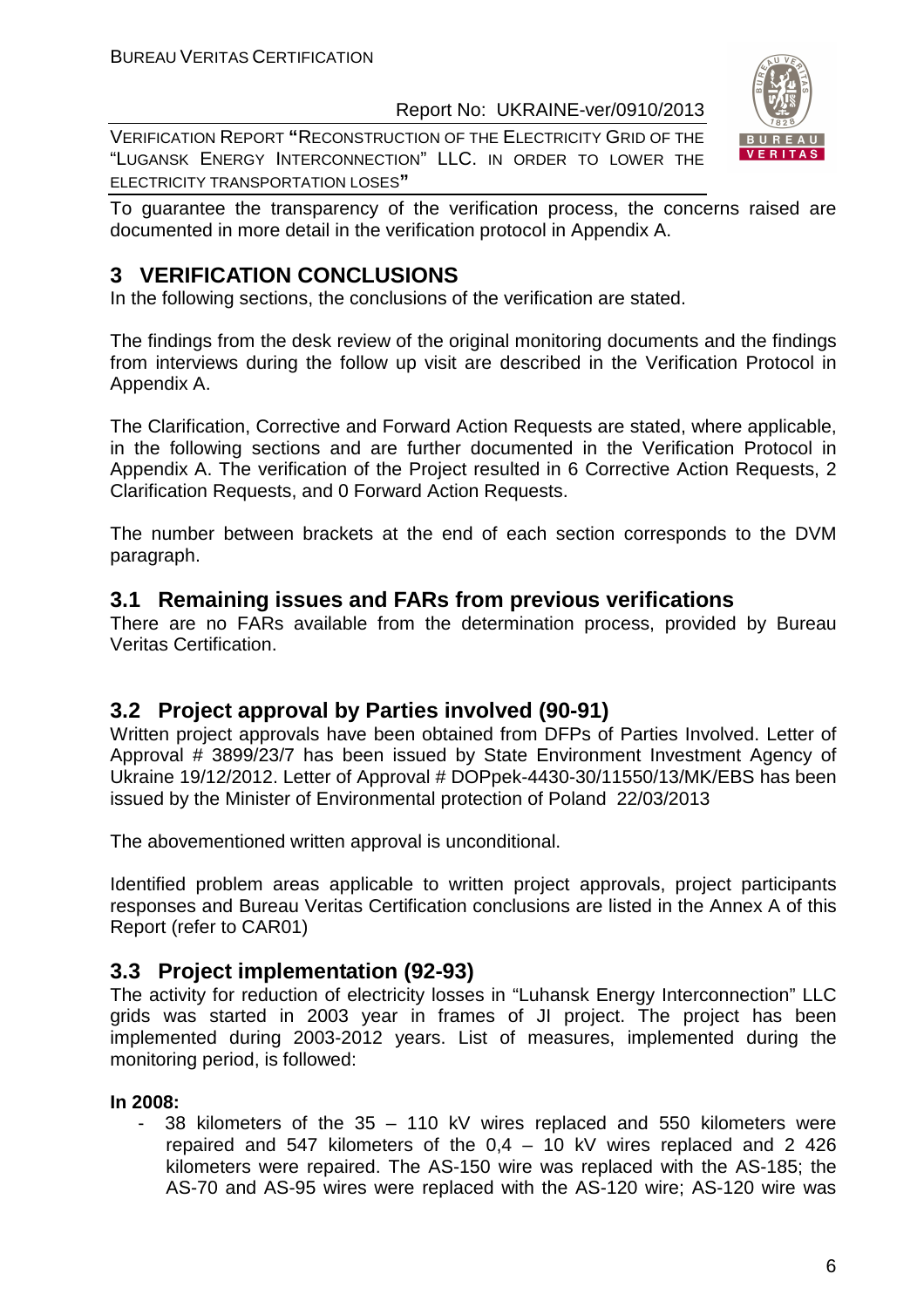VERIFICATION REPORT **"**RECONSTRUCTION OF THE ELECTRICITY GRID OF THE "LUGANSK ENERGY INTERCONNECTION" LLC. IN ORDER TO LOWER THE ELECTRICITY TRANSPORTATION LOSES**"**



replaced with the AS-240 wire; the M-120 wires were replaced with the AS-300/48 wires.

- $-554$  circuit breakers of  $6 10$  kV and 187 of  $35 110$  kV replaced.
- The complex repair of the 49 substations of 35 110 kV was implemented.
- The repair of the 422 transformers 6 10 kV and 1133 transformer substations of 6 – 10/0,4 kV was implemented.

#### **In 2009:**

- 30 kilometers of the 35 110 kV wires replaced and 792 kilometers were repaired. There were 253 kilometers of the 0,4 – 10 kV wires replaced and 1 567 kilometers were repaired. The AS-150 wire was replaced with the AS-185; the AS-70 and AS-95 wires were replaced with the AS-120 wire; AS-120 wire was replaced with the AS-240 wire; the M-120 wires were replaced with the AS-300/48 wires.
- 619 circuit breakers of  $6 10$  kV and  $216$  of  $35 110$  kV replaced.
- The complex repair of the 38 substations of 35 110 kV was implemented.
- The repair of the 376 transformers  $6 10$  kV and 1157 transformer substations of 6 – 10/0,4 kV was implemented.

#### **In 2010:**

- 61 kilometers of the 35 110 kV wires replaced and 848 kilometers were repaired. There were 306 kilometers of the 0,4 – 10 kV wires replaced and 1443 kilometers were repaired. The AS-150 wire was replaced with the AS-185; the AS-70 and AS-95 wires were replaced with the AS-120 wire; AS-120 wire was replaced with the AS-240 wire; the M-120 wires were replaced with the AS-300/48 wires.
- 664 circuit breakers of 6 10 kV and 179 of 35 110 kV replaced.
- The complex repair of the 35 substations of  $35 110$  kV was implemented.
- The repair of the 375 transformers 6 10 kV and 1081 transformer substations of 6 – 10/0,4 kV was implemented.

## **In 2011:**

- There were 23 kilometers of the  $35 110$  kV wires replaced and 652 kilometers were repaired. There were 361 kilometers of the 0,4 – 10 kV wires replaced and 1127 kilometers were repaired. The AS-150 wire was replaced with the AS-185; the AS-70 and AS-95 wires were replaced with the AS-120 wire; AS-120 wire was replaced with the AS-240 wire; the M-120 wires were replaced with the AS-300/48 wires.
- There were 655 circuit breakers of  $6 10$  kV and 185 of  $35 110$  kV replaced.
- The complex repair of the 36 substations of  $35 110$  kV was implemented.
- The repair of the 393 transformers 6 10 kV and 1157 transformer substations of
	- 6 10/0,4 kV was implemented.

#### **In 2012:**

There were 16,4 kilometers of the  $35 - 110$  kV wires replaced and 612 kilometers were repaired. There were 335 kilometers of the 0,4 – 10 kV wires replaced and 1138 kilometers were repaired. The AS-150 wire was replaced with the AS-185; the AS-70 and AS-95 wires were replaced with the AS-120 wire; AS-120 wire was replaced with the AS-240 wire; the M-120 wires were replaced with the AS-300/48 wires.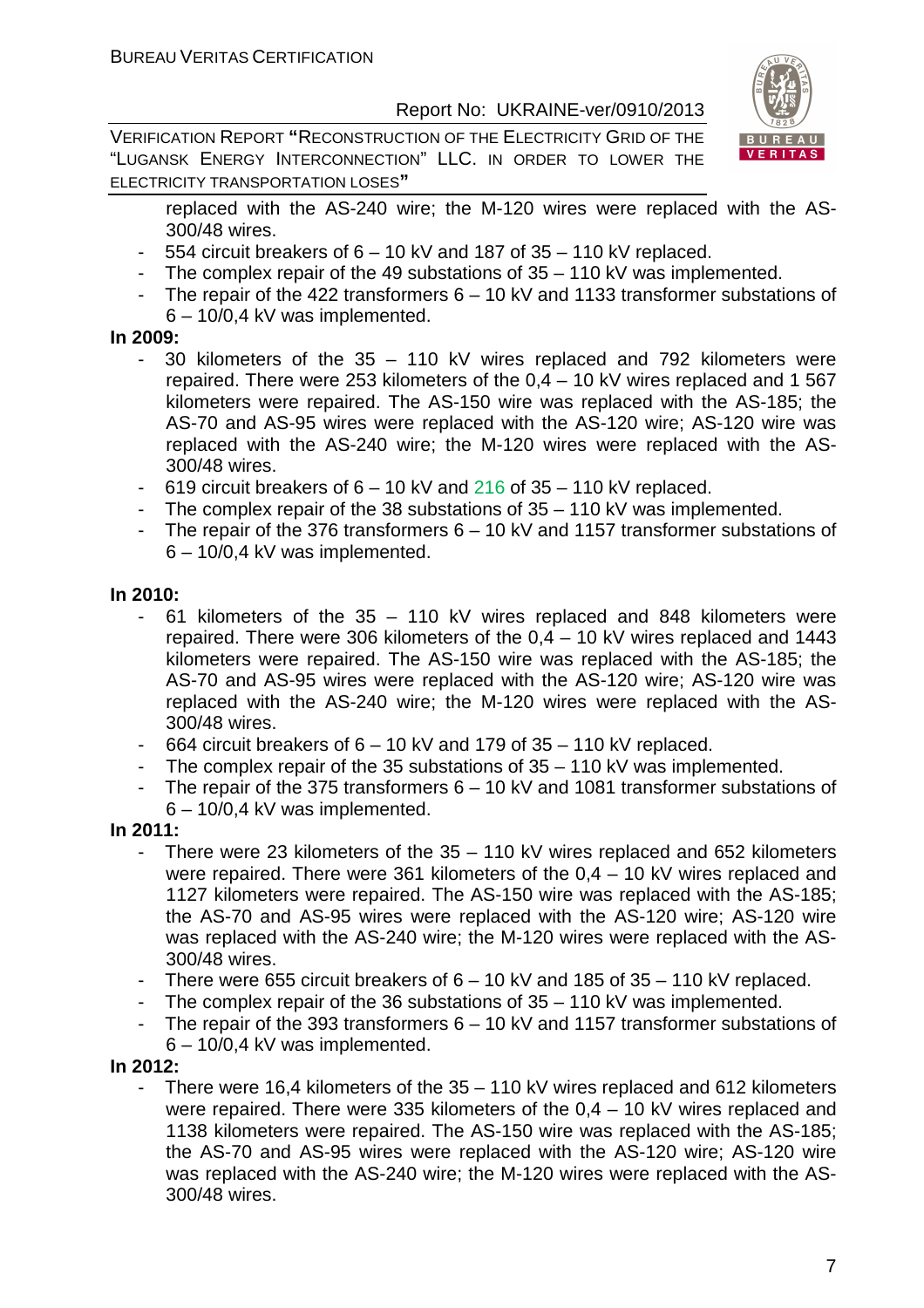VERIFICATION REPORT **"**RECONSTRUCTION OF THE ELECTRICITY GRID OF THE "LUGANSK ENERGY INTERCONNECTION" LLC. IN ORDER TO LOWER THE ELECTRICITY TRANSPORTATION LOSES**"**



- There were 686 circuit breakers of 6 10 kV and 194 of 35 110 kV replaced.
- The complex repair of the 51 substations of 35 110 kV was implemented.
- The repair of the 566 transformers 6 10 kV and 1067 transformer substations of 6 – 10/0,4 kV was implemented.

The difference between values of ERUs generated in 2012 year indicated in the PDD and in the Monitoring Report is explained in the next follow. Indicated in the PDD estimation for 2012 year is prognoses on the annual values for 2003-2011 years.

Identified problem areas applicable to project implementation status, project participant's responses and Bureau Veritas Certification conclusions are listed in the Annex A of this Report (refer to CL01, CL02)

## **3.4 Compliance of the monitoring plan with the monitoring methodology (94-98)**

The monitoring occurred in accordance with the monitoring plan included in the PDD regarding which the determination has been deemed final and is so listed on the UNFCCC JI website.

For calculating the emission reductions, key factors, such as prices on sold and bayed electric energy, availability of work power and finances, state politic in energetic branch, influencing the baseline emissions and the activity level of the project and the emissions as well as risks associated with the project were taken into account, as appropriate.

Data sources used for calculating emission reductions, such as state reporting form 1B-TVE, reports on performed works, statements on accepted-transmitted electric energy, are clearly identified, reliable and transparent.

Emission factors, including default emission factors, are selected by carefully balancing accuracy and reasonableness, and appropriately justified of the choice.

The calculation of emission reductions is based on conservative assumptions and the most plausible scenarios in a transparent manner.

Identified problem areas applicable to Compliance of the monitoring plan with the monitoring methodology, project participant's responses and Bureau Veritas Certification conclusions are listed in the Annex A of this Report (refer to CAR02)

## **3.5 Revision of monitoring plan (99-100)**

"Not applicable"

## **3.6 Data management (101)**

The data and their sources, provided in monitoring report, are clearly identified, reliable and transparent.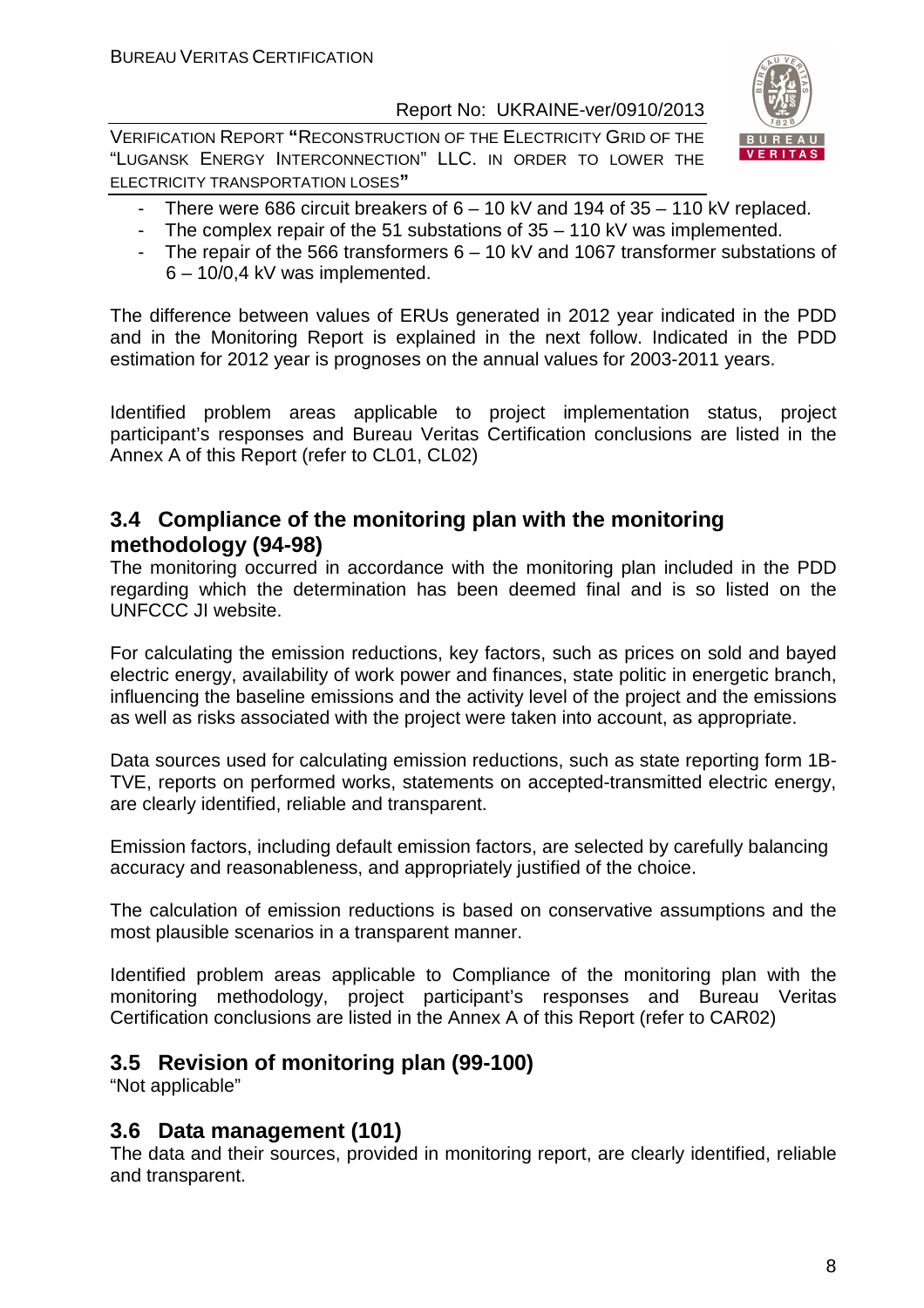VERIFICATION REPORT **"**RECONSTRUCTION OF THE ELECTRICITY GRID OF THE "LUGANSK ENERGY INTERCONNECTION" LLC. IN ORDER TO LOWER THE ELECTRICITY TRANSPORTATION LOSES**"**



The implementation of data collection procedures is in accordance with the monitoring plan, including the quality control and quality assurance procedures. These procedures are mentioned in the section "References" of this report.

The function of the monitoring equipment, including its calibration status, is in order. Calibration of project measuring devices (mainly power meters at "Luhansk Energy Interconnection" LLC substations) are provided by accredited State Enterprises "Luhansk Scientific Production Center for the Standardization, Metrology and Certification", and the Manufacturer. "Luhansk Energy Interconnection" LLC installed automatized system for electric energy account, mentioned system is in work and calibrated in appropriate way.

The evidence and records used for the monitoring are maintained in a traceable manner. Based on electric energy acceptance-transmittance statements monthly and yearly state report forms 1B-TVE are used by project developer for emission reduction calculations.

The data collection and management system for the project is in accordance with the monitoring plan. The data collection system is described in the determined PDD and Monitoring Report, in work during the verification period, reliable and transparent.

Identified problem areas applicable to project data management, project participant's responses and Bureau Veritas Certification conclusions are listed in the Annex A of this Report (refer to CAR03- CAR06)

## **3.7 Verification regarding programmes of activities (102-110)**

"Not applicable"

## **4 VERIFICATION OPINION**

Bureau Veritas Certification has performed the initial,  $1<sup>st</sup>$  periodic verification of the project title Project in Luhansk Region, Ukraine, which applies JI specific approach. The verification was performed on the basis of UNFCCC criteria and host country criteria and also on the criteria given to provide for consistent project operations, monitoring and reporting.

The verification consisted of the following three phases: i) desk review of the monitoring report against the project design and the baseline and monitoring plan; ii) follow-up interviews with project stakeholders; iii) resolution of outstanding issues and the issuance of the final verification report and opinion.

The management of "Eco-Elta" LLC is responsible for the preparation of the GHG emissions data and the reported GHG emissions reductions of the project on the basis set out within the project Monitoring and Verification Plan indicated in the final PDD version 1.1. The development and maintenance of records and reporting procedures in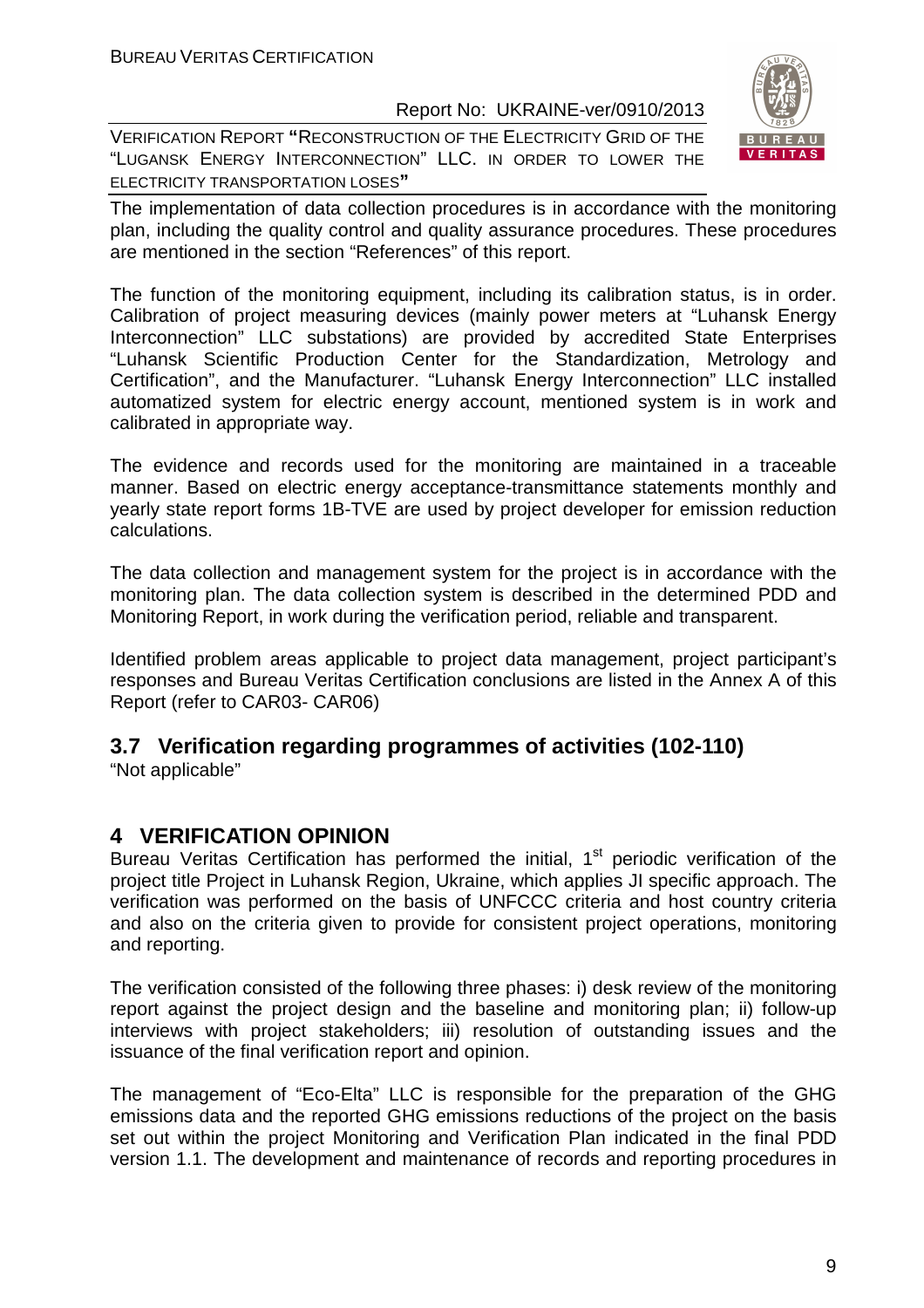VERIFICATION REPORT **"**RECONSTRUCTION OF THE ELECTRICITY GRID OF THE "LUGANSK ENERGY INTERCONNECTION" LLC. IN ORDER TO LOWER THE ELECTRICITY TRANSPORTATION LOSES**"**



accordance with that plan, including the calculation and determination of GHG emission reductions from the project, is the responsibility of the management of the project.

Bureau Veritas Certification verified the Project Monitoring Report version 1.1 for the reporting period as indicated below. Bureau Veritas Certification confirms that the project is implemented as planned and described in approved project design documents. Installed equipment being essential for generating emission reduction runs reliably and is calibrated appropriately. The monitoring system is in place and the project is generating GHG emission reductions.

Bureau Veritas Certification can confirm that the GHG emission reduction is accurately calculated and is free of material errors, omissions, or misstatements. Our opinion relates to the project's GHG emissions and resulting GHG emissions reductions reported and related to the approved project baseline and monitoring, and its associated documents. Based on the information we have seen and evaluated, we confirm, with a reasonable level of assurance, the following statement:

| Reporting period: From 01/01/2008 to 31/12/2012<br><b>Baseline emissions</b><br>Project emissions<br><b>Emission Reductions</b> | : 13 195 803<br>6 697 998<br>: 6497805 | tonnes of CO <sub>2</sub> equivalent.<br>tonnes of CO <sub>2</sub> equivalent.<br>tonnes of CO <sub>2</sub> equivalent. |
|---------------------------------------------------------------------------------------------------------------------------------|----------------------------------------|-------------------------------------------------------------------------------------------------------------------------|
| From 01/01/2008 to 31/12/2008<br><b>Baseline emissions</b><br>Project emissions<br><b>Emission Reductions</b>                   | : 2677656<br>: 1362853<br>: 1314803    | tonnes of CO <sub>2</sub> equivalent.<br>tonnes of CO <sub>2</sub> equivalent.<br>tonnes of CO <sub>2</sub> equivalent. |
| From 01/01/2009 to 31/12/2009<br><b>Baseline emissions</b><br>Project emissions<br><b>Emission Reductions</b>                   | : 2474415<br>1 312 593<br>1 161 822    | tonnes of CO <sub>2</sub> equivalent.<br>tonnes of CO <sub>2</sub> equivalent.<br>tonnes of CO <sub>2</sub> equivalent. |
| From 01/01/2010 to 31/12/2010<br><b>Baseline emissions</b><br>Project emissions<br><b>Emission Reductions</b>                   | : 2651159<br>: 1 366 977<br>1 284 182  | tonnes of CO <sub>2</sub> equivalent.<br>tonnes of CO <sub>2</sub> equivalent.<br>tonnes of CO <sub>2</sub> equivalent. |
| From 01/01/2011 to 31/12/2011<br><b>Baseline emissions</b><br>Project emissions<br><b>Emission Reductions</b>                   | : 2757759<br>1 400 492<br>: 1357267    | tonnes of CO <sub>2</sub> equivalent.<br>tonnes of CO <sub>2</sub> equivalent.<br>tonnes of CO <sub>2</sub> equivalent. |
| From 01/01/2012 to 31/12/2012<br><b>Baseline emissions</b><br>Project emissions<br><b>Emission Reductions</b>                   | : 2634814<br>1 255 083<br>1 379 731    | tonnes of CO <sub>2</sub> equivalent.<br>tonnes of CO <sub>2</sub> equivalent.<br>tonnes of CO <sub>2</sub> equivalent. |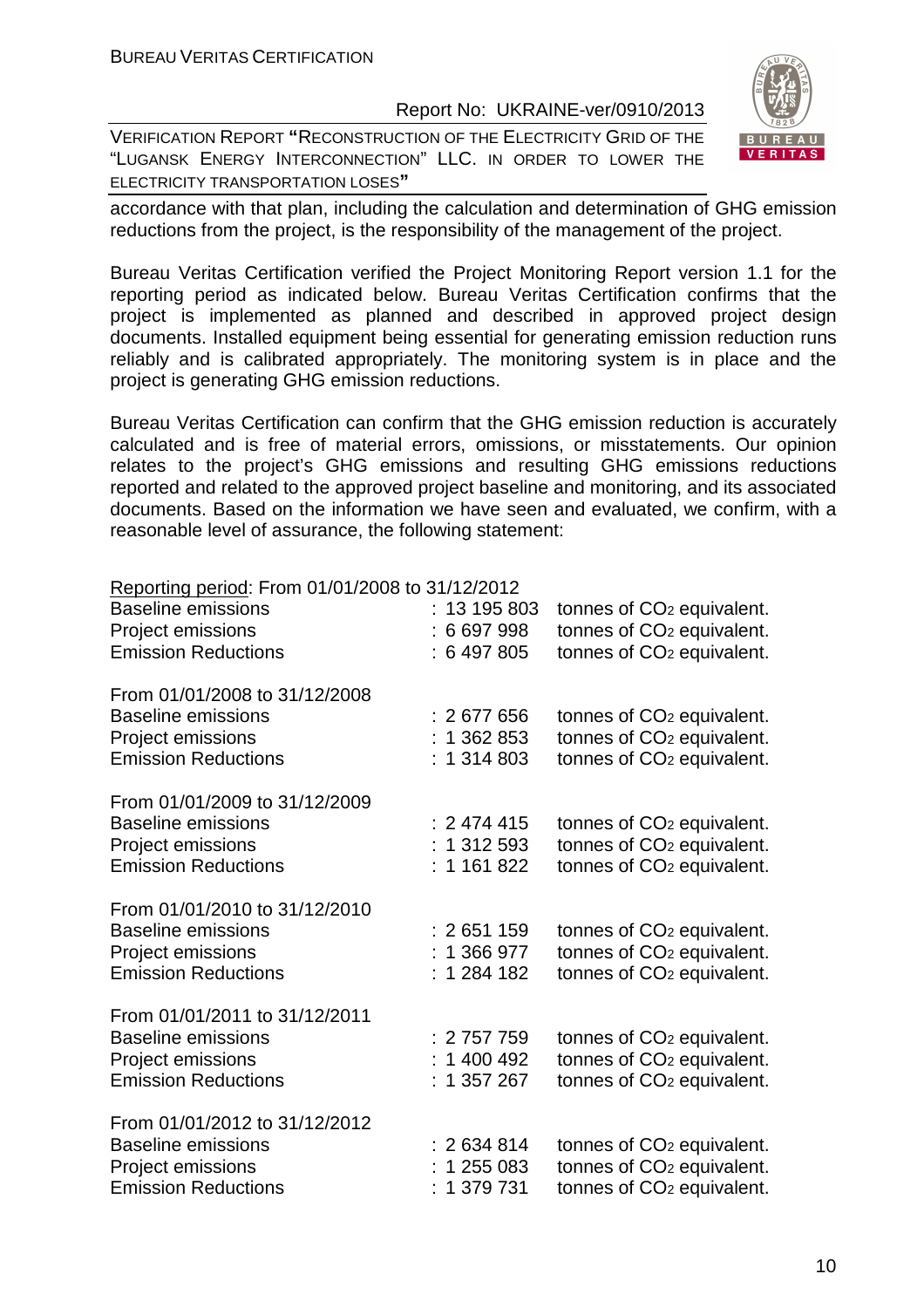VERIFICATION REPORT **"**RECONSTRUCTION OF THE ELECTRICITY GRID OF THE "LUGANSK ENERGY INTERCONNECTION" LLC. IN ORDER TO LOWER THE ELECTRICITY TRANSPORTATION LOSES**"**



## **5 REFERENCES**

#### **Category 1 Documents:**

Documents provided by Eco-Elta LLC that relate directly to the GHG components of the project.

- /1/ Project Design Document "The Reconstruction of the Electricity Grid of the "Lugansk Energy Interconnection" LLC. in order to lower the electricity transportation loses" version 1.1 dated 25/10/2012
- /2/ Monitoring Report "The Reconstruction of the Electricity Grid of the "Lugansk Energy Interconnection" LLC. in order to lower the electricity transportation loses" version 1.0 dated 27/03/2013
- /3/ Monitoring Report "The Reconstruction of the Electricity Grid of the "Lugansk Energy Interconnection" LLC. in order to lower the electricity transportation loses" version 1.1 dated 04/04/2013
- /4/ Emission Reduction Calculation Excel-file "LuhOblEnergoERU.xls"
- /5/ Letter of Approval # 3899/23/7 issued by State Environment investment Agency of Ukraine 19/12/2012
- /6/ Letter of Approval #DOPpek-4430-30/11550/13/MK/EBS issued by Ministry of Environment protection of Poland

## **Category 2 Documents:**

Background documents related to the design and/or methodologies employed in the design or other reference documents.

- /1/ Electricity balance and losses in "LEO" LLC in 2005 year (1B-TRE form)
- /2/ Electricity balance and losses in "LEO" LLC in 2004 year (1B-TRE form)
- /3/ Electricity balance and losses in "LEO" LLC in 2003 year (1B-TRE form)
- /4/ Electricity balance and losses in "LEO" LLC in 2002 year (1B-TRE form)
- /5/ Electricity balance and losses in "LEO" LLC in 2011 year (1B-TRE form)
- /6/ Electricity balance and losses in "LEO" LLC in 2010 year (1B-TRE form)
- /7/ Electricity balance and losses in "LEO" LLC in 2009 year (1B-TRE form)
- /8/ Electricity balance and losses in "LEO" LLC in 2008 year (1B-TRE form)
- /9/ Electricity balance and losses in "LEO" LLC in 2007 year (1B-TRE form)
- /10/ Electricity balance and losses in "LEO" LLC in 2006 year (1B-TRE form)
- /11/ Order#199 dated 17/07/2012 On investment program confirmation
- /12/ Annex #1 for contract # У-222-04/384-42-204 dated 05/05/2004. Measuring equipment periodical calibration and examination time schedule for 2004 year.
- /13/ Annex #1 to additional agreement #1 for contract #У-222-04/384-42-204 dated 05/05/2004. Measuring equipment periodical calibration and examination time schedule for 2004 year.
- /14/ Annex #3 for contract # У-222-04/384-42-204. Measuring equipment periodical calibration and examination time schedule for 2005 year.
- /15/ Annex #1 for contract #У-42659-2006/у-22-06. Measuring equipment periodical calibration and examination time schedule for 2006 year.
- /16/ Annex #1 to additional agreement #1 for contract #42659-2006/у-22-06 dated 01/04/2006. Measuring equipment periodical calibration and examination time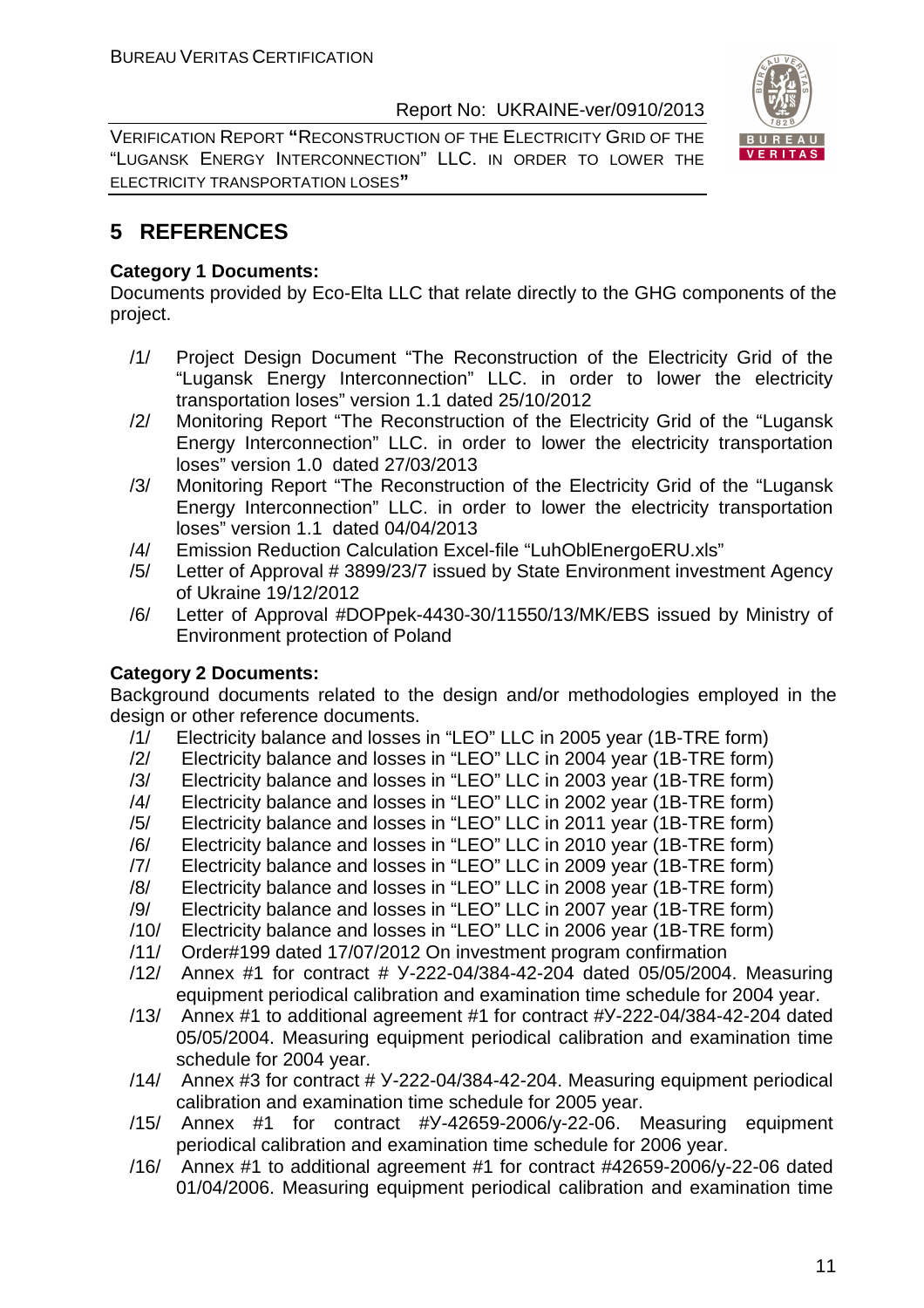VERIFICATION REPORT **"**RECONSTRUCTION OF THE ELECTRICITY GRID OF THE "LUGANSK ENERGY INTERCONNECTION" LLC. IN ORDER TO LOWER THE ELECTRICITY TRANSPORTATION LOSES**"**



schedule for 2006 year.

- /17/ Annex #5 to additional agreement #1 for contract #42659-2006/у-22-06. Measuring equipment periodical calibration and examination time schedule for 2007 year.
- /18/ Annex #7 to additional agreement #1 for contract #42659-2006/у-22-06. Measuring equipment periodical calibration and examination time schedule for December 2007 year.
- /19/ Annex #8 to additional agreement #1 for contract #42659-2006/у-22-06. Measuring equipment periodical calibration and examination time schedule for 2008 year.
- /20/ Measuring devices list, which must been calibrated in 2008 year
- /21/ Annex #1 to contract #42332-2007. Measuring equipment periodical calibration and examination time schedule for 2007 year.
- /22/ Annex #1 to contract #2-232-07. Measuring equipment periodical calibration and examination time schedule for 2007 year in Lysychansk branch.
- /23/ Measuring devices list, which must been calibrated in 2008 year in Lysychansk branch
- /24/ Measuring devices list, which must been calibrated in 2009 year
- /25/ Annex #3 to contract # У-42-09/48172-2009 dated 4.01.2010. Measuring equipment periodical calibration and examination time schedule for 2010 year.
- /26/ Annex #1 for additional agreement #4 for 03/04/2010. List of regulation documentation for measuring equipment
- /27/ Annex #2 for additional agreement #4 for 03/04/2010. Contract work prices
- /28/ Annex #3 to contract # У-42-09/48172-2009 dated 03/02/2009. Measuring equipment periodical calibration and examination time schedule for 2010 year.
- /29/ Annex #3 for additional agreement #6 to contract # У-42-09/48172-2009 dated 03/02/2009. Measuring equipment periodical calibration and examination time schedule for 2010 year.
- /30/ Annex #4 for additional agreement #7 to contract # У-42-09/48172-2009 dated 03/02/2009. Measuring equipment periodical calibration and examination time schedule for 2011 year.
- /31/ Annex #3 for additional agreement #10 to contract # У-42-09/48172-2009 dated 03/02/2009. Measuring equipment periodical calibration and examination time schedule for 2011-January-February 2012.
- /32/ Annex to contract #48031-2009/4-10-09 ated 13/02/2009. Measuring equipment periodical calibration and examination time schedule for 2009 year.
- /33/ Annex #1 for contract # №4066/У-55-12 dated 13/02/2012. Measuring equipment periodical calibration and examination time schedule for 2012 year.
- /34/ Statement on availability of conditions for measuring devices repairs. Dated 12/03/2009
- /35/ Statement #899/4 on work standard three phase power meter CE6808 valid till 01/12/2012
- /36/ Statement #899/4 on work standard calibration device CY6800I/3R #63017 valid till 23/12/2012
- /37/ Statement on acceptance-transmittance KL0000187/2 dated 28/04/2011 aerial line 0,4 kV from TS-148 L-4
- /38/ Statement on acceptance-transmittance KL0000557/2 dated 29/11/2011 aerial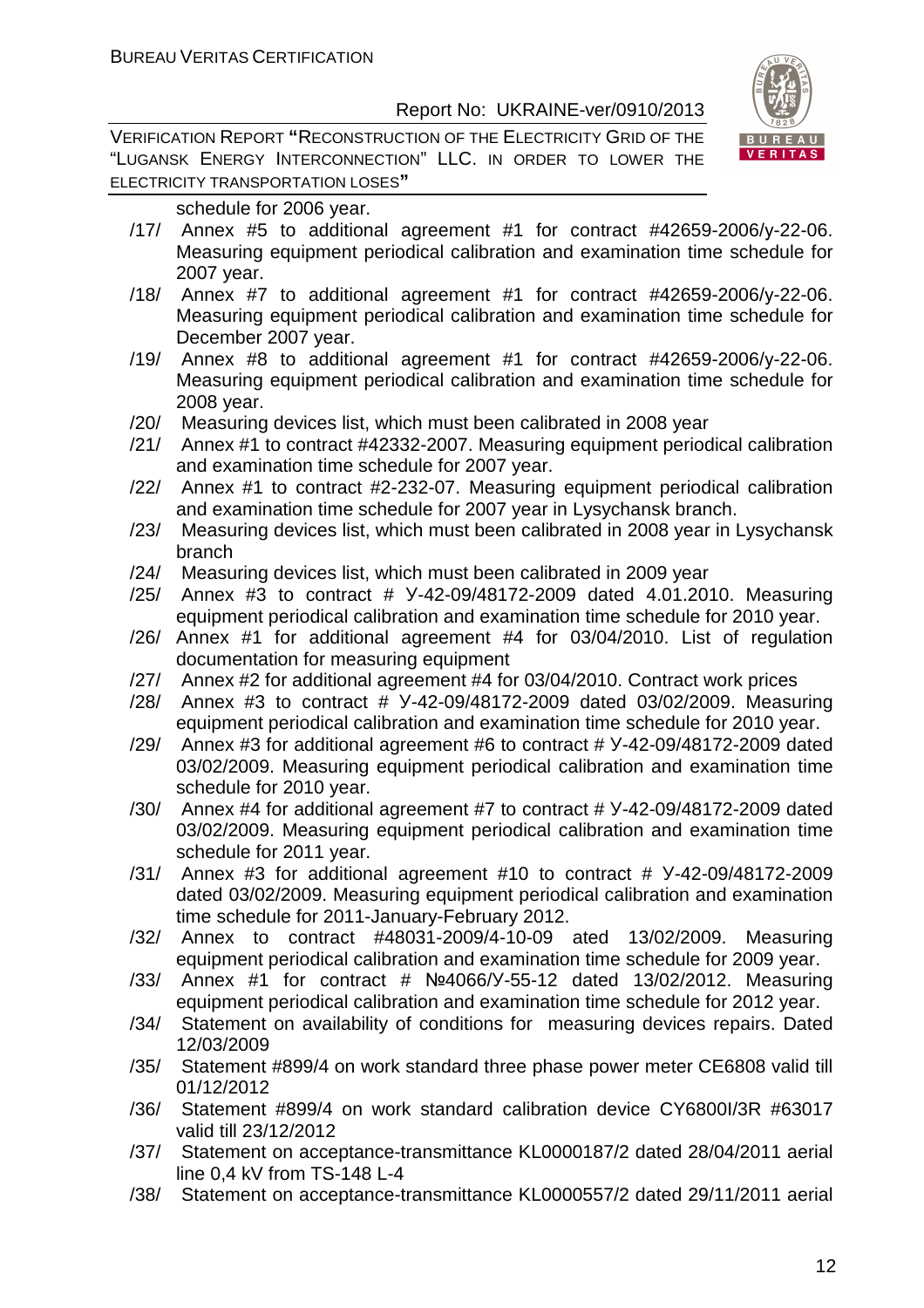

VERIFICATION REPORT **"**RECONSTRUCTION OF THE ELECTRICITY GRID OF THE "LUGANSK ENERGY INTERCONNECTION" LLC. IN ORDER TO LOWER THE ELECTRICITY TRANSPORTATION LOSES**"**

line 6 kV Substation Znamya Kommunizma – TS-110

- /39/ Statement on acceptance-transmittance KL0000557/2 dated 29/11/2011 aerial line 6 kV Substation Znamya Kommunizma – TS-110
- /40/ Statement on acceptance-transmittance dated 01/02/2011 aerial line 0.4 kV from TS-728 retrofit with wires SIP usage
- /41/ Statement on acceptance-transmittance dated 08/2011 aerial line 0.4 kV from Box transformation substation-2709 retrofit
- /42/ Statement on acceptance-transmittance dated 07/2011 aerial line 0.4 kV from Box transformation substation-3604 retrofit
- /43/ Bill #4026 dated 14/05/2004 for consumed electricity for 10/04/2004- 10/05/2004
- /44/ Report on active electric energy usage for 14/04/2004-13/05/2004
- /45/ Bill #69-К dated 27/01/2004 for consumed active electricity, calculations of reactive energy flows for January 2005 RMSE "Luhanskvoda"
- /46/ Bill #936 dated 25/01/2006 for consumed electricity for 25/12/2005-25/01/2006
- /47/ Report on active electric energy usage for 14/04/13/05/2004
- /48/ Bill #143ks/2 for consumed electricity in February 2007
- /49/ Report on active electric energy usage for 14/04/13/05/2004 business owner Okhtin S.P.
- /50/ Bill #143ks/11/1 dated 25/11/2006 for consumed electricity in February 2007
- /51/ Report on active electric energy usage in October 2008 business owner Okhtin S.P.
- /52/ Bill #143ks/11/1 dated 20/11/2009 for consumed electricity in January 2009
- /53/ Report on active electric energy usage by JSC "Stakhanovskyi ferro alloy plant" for 01/12/2009-01/01/2010
- /54/ Report on active electric energy usage by JSC "Stakhanovskyi ferro alloy plant" for 01/12/2010-01/01/2011
- /55/ Report on active electric energy usage by JSC "Stakhanovskyi ferro alloy plant" for 01/12/2011-01/01/2012
- /56/ Report on active electric energy usage by JSC "Stakhanovskyi ferro alloy plant" in 01/10/2012-01/11/2012
- /57/ Certificate #139 of electric inspection service controller Novikova O.B.
- /58/ Certificate #1542 dated 10/12/2009 of ORBP foreman Klopov R.V.
- /59/ Certificate #12789 dated 19/07/2012 of metering equipment exploitation group foreman Omelchenko E.N.
- /60/ Certificate #196 dated 04/03/2010 of ORBP foreman Cherepakhin V.P.
- /61/ Certificate #8781 dated 01/07/2009 of foreman Hlukhoverya T.G.
- /62/ Certificate #7981 dated 09/09/2008 of air lines production department foreman Donchenko V.N.
- /63/ Certificate #412 dated 12/09/2011 of head foreman Ivankov O.P.
- /64/ Certificate #36/185 dated 01/02/2005 of Vres head foreman Kunakov V.N.
- /65/ Certificate #41082 dated 19/07/2012 of foreman Ushakov S.N.
- /66/ Certificate #7779 dated 03/08/2008 of air lines repair wireman Byelyh P.V.
- /67/ Certificate #45081 dated 18/02/2005 of relay service wireman Lapchenko S.N.
- /68/ Passport and calibration certificate on power meter LZQM111.02-534 prod. #64837, calibrated 02/08/2005
- /69/ Passport and calibration certificate on power meter LO-3T5-1M1 prod. #150,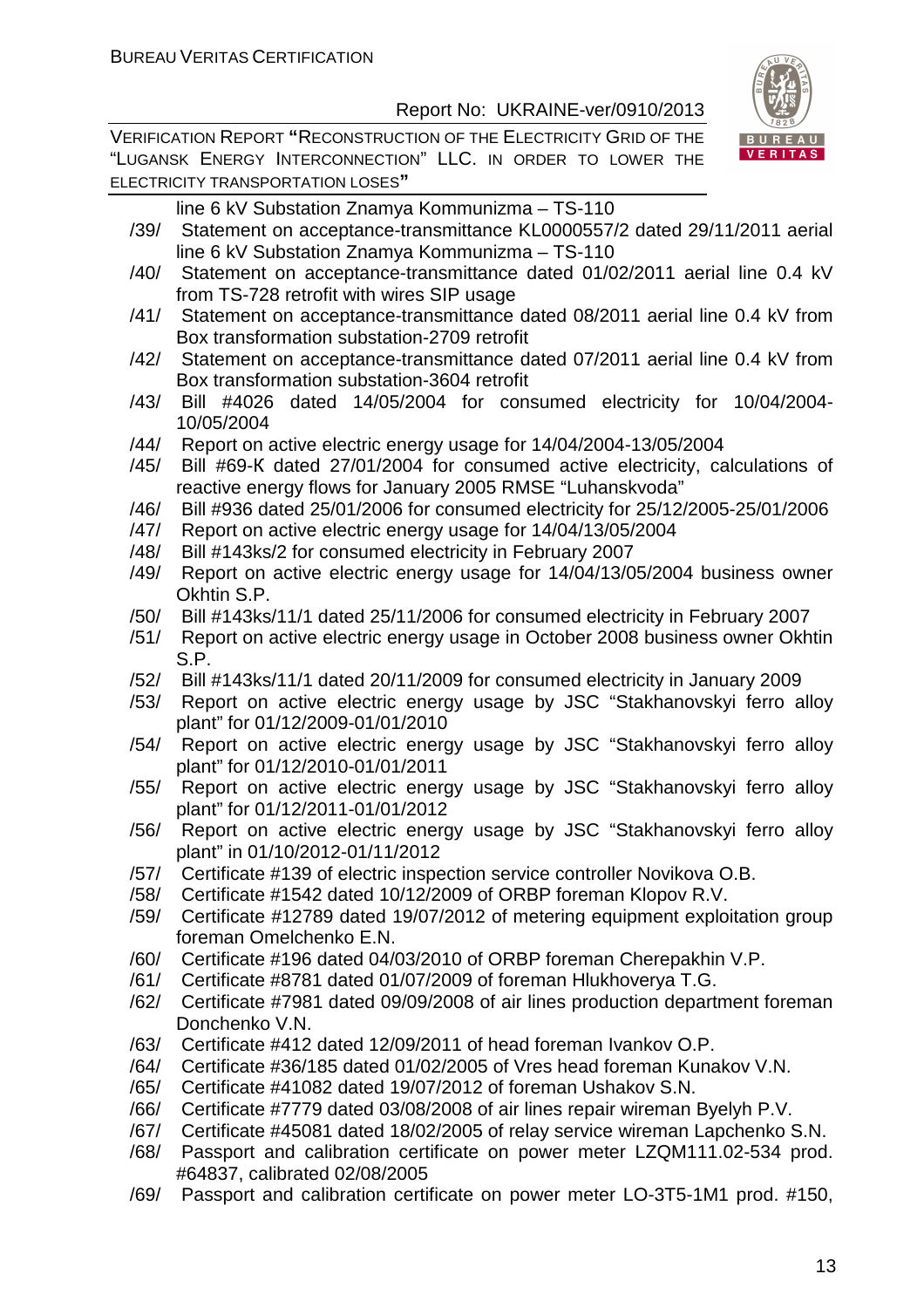VERIFICATION REPORT **"**RECONSTRUCTION OF THE ELECTRICITY GRID OF THE "LUGANSK ENERGY INTERCONNECTION" LLC. IN ORDER TO LOWER THE ELECTRICITY TRANSPORTATION LOSES**"**



- /70/ Passport and calibration certificate on power meter LEO prod. #00006303, 09/11/2004
- /71/ Passport and calibration certificate on power meter SOE-5020 prod. #0017029.
- /72/ Passport and calibration certificate on power meter SOLO prod. #001269, April 2004
- /73/ Passport and calibration certificate on power meter CE6803V prod. #49095056, October 2004
- /74/ Passport and calibration certificate on power meter CE6803B prod. #4n109357, calibrated November 2004
- /75/ Passport and calibration certificate on power meter CE6803B prod. #40029454, calibrated November 2004
- /76/ Passport and calibration certificate on power meter ЕТ3А557N8МТ prod. #40029454, calibrated November 2004
- /77/ Passport and calibration certificate on power meter Energiya-9 type STK1-10 prod. #0291, calibrated 29/12/2004
- /78/ Passport and calibration certificate on power meter ST-EP prod. #000858, calibrated 12/07/2005
- /79/ Passport and calibration certificate on power meter ACE-5000 prod. #27666, calibrated 16/11/2005
- /80/ Passport and calibration certificate on power meter EMS 134.31.4 prod. #236663, calibrated 10/01/2005
- /81/ Passport and calibration certificate on power meter Energiya-9 prod. #49470, calibrated 07/12/2005
- /82/ Passport and calibration certificate on power meter CE6803V prod. #5n801782, calibrated November 2005
- /83/ Passport and calibration certificate on power meter Meridian SOE-1.02.2 prod. #0333200, calibrated 16/12/2005
- /84/ Passport and calibration certificate on power meter SO-EA09, calibrated 14/03/2005
- /85/ Passport and calibration certificate on power meter CE6811 prod. #1656295, calibrated June 2005
- /86/ Passport and calibration certificate on power meter Merkuriy 230 AR-03 prod. #00421534, calibrated 03/07/2005
- /87/ Passport and calibration certificate on power meter NIK2012 prod. #0012647, calibrated 13/10/2006
- /88/ Passport and calibration certificate on power meter NIK2301 prod. #000010, calibrated 05/09/2006
- /89/ Passport and calibration certificate on power meter Energiya-9 CTK1-10K5 prod. #64570, calibrated 04/2006
- /90/ Passport and calibration certificate on power meter CE6807B prod. #62080960, calibrated February 2006
- /91/ Passport and calibration certificate on power meter CE6811 prod. #68817811, calibrated August 2006
- /92/ Passport and calibration certificate on power meter Energiya-9 CTK1-10K5 prod. #34486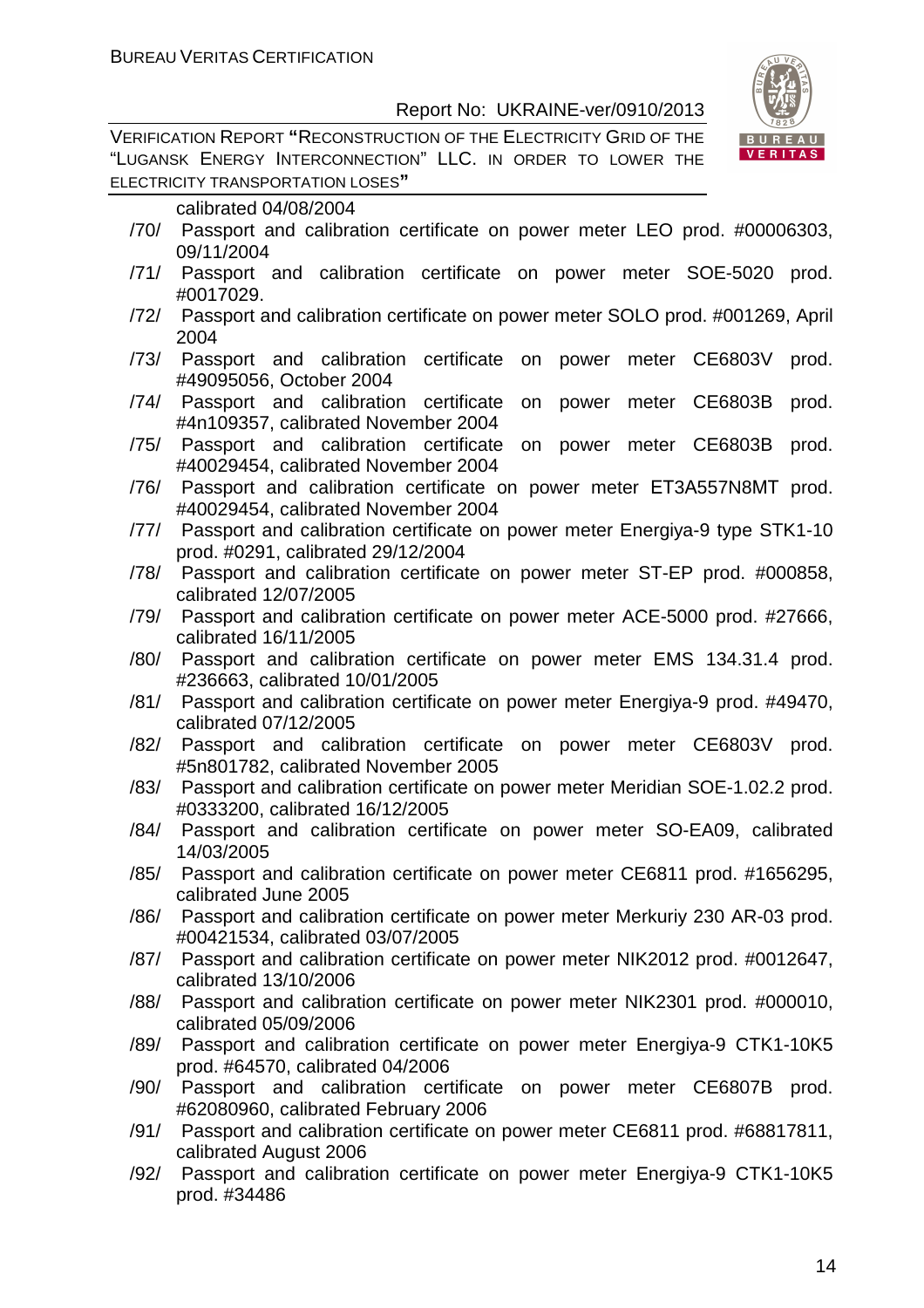VERIFICATION REPORT **"**RECONSTRUCTION OF THE ELECTRICITY GRID OF THE "LUGANSK ENERGY INTERCONNECTION" LLC. IN ORDER TO LOWER THE ELECTRICITY TRANSPORTATION LOSES**"**



- /93/ Passport and calibration certificate on power meter CE6807B prod. #68126655, calibrated October 2006
- /94/ Passport and calibration certificate on power meter NP-06 TD ME.3F.TxPD-U prod. #565134, calibrated December 2007
- /95/ Passport and calibration certificate on power meter NIK2102 prod. #0108927, calibrated 01/11/2007
- /96/ Passport and calibration certificate on power meter NIK2301 prod. #0108927, calibrated 26/03/2007
- /97/ Passport and calibration certificate on power meter СО-6СС prod. #00506, calibrated 13/05/2007
- /98/ Passport and calibration certificate on power meter Energiya-9 CTK1-10K5 prod. #166408 calibrated 01/2007
- /99/ Passport and calibration certificate on power meter Energiya-9 CTK1-10K5 prod. #34486 calibrated 02/2007
- /100/ Passport and calibration certificate on power meter NP-06 TD MME.1F.1SM-U
- /101/ Passport and calibration certificate on power meter NP-06 TD MME.3FD.SMxPD-U
- /102/ Passport and calibration certificate on power meter Kaskad-3.10/2.0-11 prod. #000394
- /103/ Passport and calibration certificate on power meter Energiya-9 CTK1-10K5 prod. #166408 calibrated 01/2008
- /104/ Passport and calibration certificate on power meter LZQJ-XC prod. #3436959 calibrated IV quarter of 2008
- /105/ Passport and calibration certificate on power meter NP-06 TD MME.3FD.SMxPD-U calibrated 03/07/2010
- /106/ Passport and calibration certificate on power meter Merkuriy 201 prod. #09583829, calibrated 22/11/2010
- /107/ Passport and calibration certificate on power meter Energiya-9 CTK1-10K5 prod. #154073 calibrated 12/2010
- /108/ Passport and calibration certificate on power meter MTX prod.  $\#191110.4<sup>th</sup>$ quarter of 2010
- /109/ Passport and calibration certificate on power meter ST-EA05D prod. #027145 2<sup>nd</sup> quarter of 2010
- /110/ Passport and calibration certificate on power meter NIK2301 prod. #0100806, calibrated 22/04/2011
- /111/ Passport and calibration certificate on power meter NIK2102 prod. #3513175, calibrated 26/09/2011
- /112/ Passport and calibration certificate on power meter LZQM prod. #910435 calibrated 01/03/2011
- /113/ Passport and calibration certificate on power meters LEO (136 things) calibrated 15/12/2011
- /114/ Passport and calibration certificate on power meter ЕТ3В6Е8HLM8-20 prod. #41710 calibrated 02/02/2011
- /115/ Passport and calibration certificate on power meter ЕТ3В6Е8HLM8-20 prod. #44066 calibrated 3<sup>rd</sup> quarter 2011
- /116/ Passport and calibration certificate on power meter СЕ201S7145-1AZ prod. #009307047394901 calibrated 03/08/2011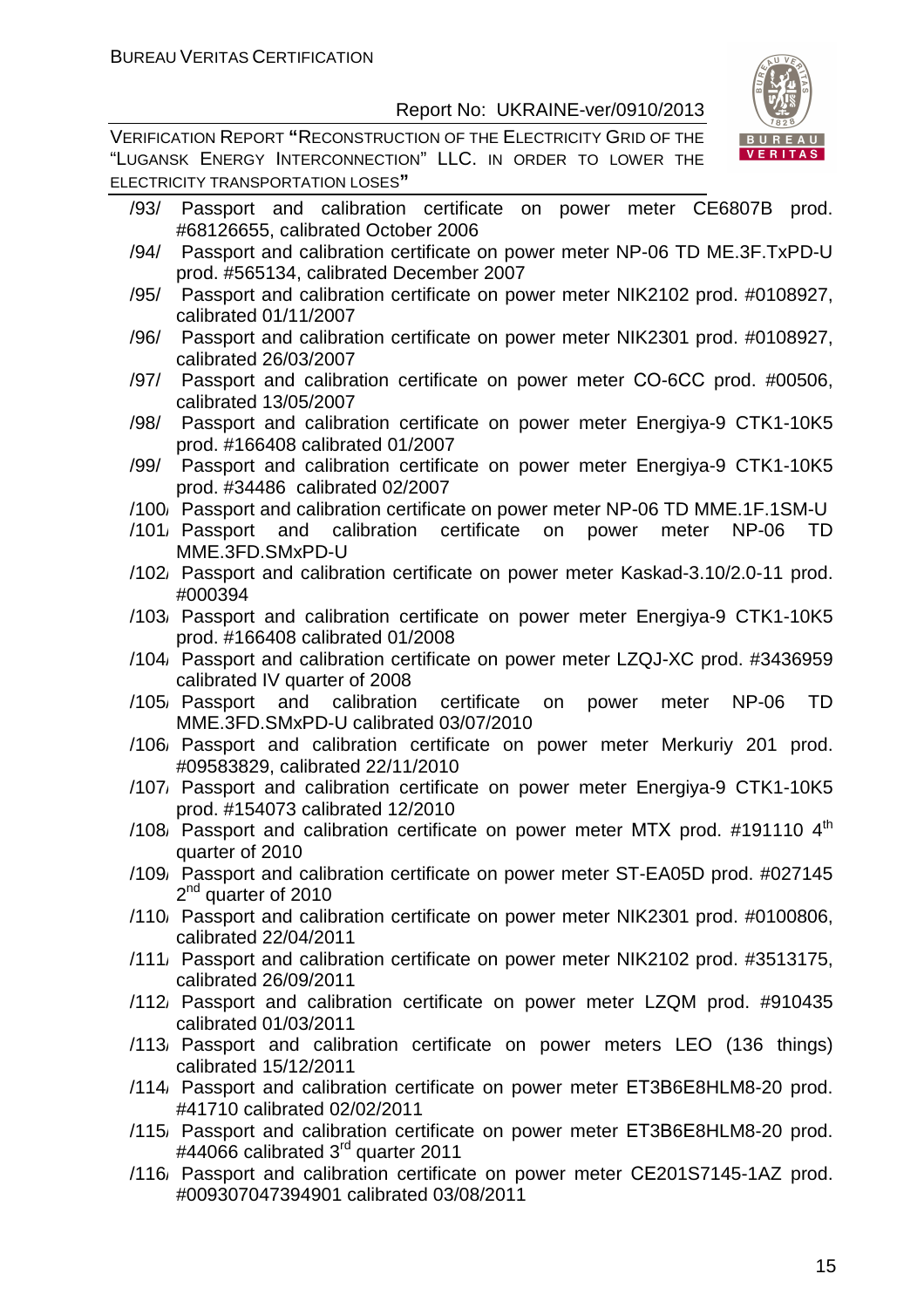VERIFICATION REPORT **"**RECONSTRUCTION OF THE ELECTRICITY GRID OF THE "LUGANSK ENERGY INTERCONNECTION" LLC. IN ORDER TO LOWER THE ELECTRICITY TRANSPORTATION LOSES**"**



- /117/ Passport and calibration certificate on power meter СЕ302S33745 prod. #006901046393178 calibrated 04/07/2011
- /118/ Passport and calibration certificate on power meter ST-EA08D
- /119/ Passport and calibration certificate on power meter СОЕA09M2 prod. #402776, calibrated 3<sup>rd</sup> quarter 2011
- /120/ Passport and calibration certificate on power meter LZQJ-XC prod. #3749264, calibrated 17.08.2012
- /121/ Passport and calibration certificate on power meter NIK2301 prod. #0802169, calibrated 20/09/2012
- /122/ Passport and calibration certificate on power meter NIK2301 prod. #0168575, calibrated 16/08/2012
- /123/ Passport and calibration certificate on power meter NIK2301 prod. #4689667, calibrated 04/04/2012
- /124/ Passport and calibration certificate on power meter CE101 S6 145 M6 prod. #007789053019176, calibrated 06/02/2012
- /125/ Passport and calibration certificate on power meter COEA09M2 prod. #541611
- /126/ Passport and calibration certificate on power meter ST-EA08D? calibrated 18/01/2012
- /127/ Passport and calibration certificate on power meter CE6807B prod. #009131054003948, calibrated 1<sup>st</sup> quarter 2012
- /128/ Passport and calibration certificate on power meter CE6807B prod. #201101001699, calibrated 12.01.2012

#### **Persons interviewed:**

List persons interviewed during the verification or persons that contributed with other information that are not included in the documents listed above.

- /1/ Oleksiy Oleksandrovych Bespalov Director of "Luhansk Energy Interconnection" LLC
- /2/ Denys Sergioyvych Beletskyi head of "Luhansk Energy Interconnection" LLC planning-technical department
- /3/ Maksym Ivanovych Rogovoi representative of "Eco-Elta" LLC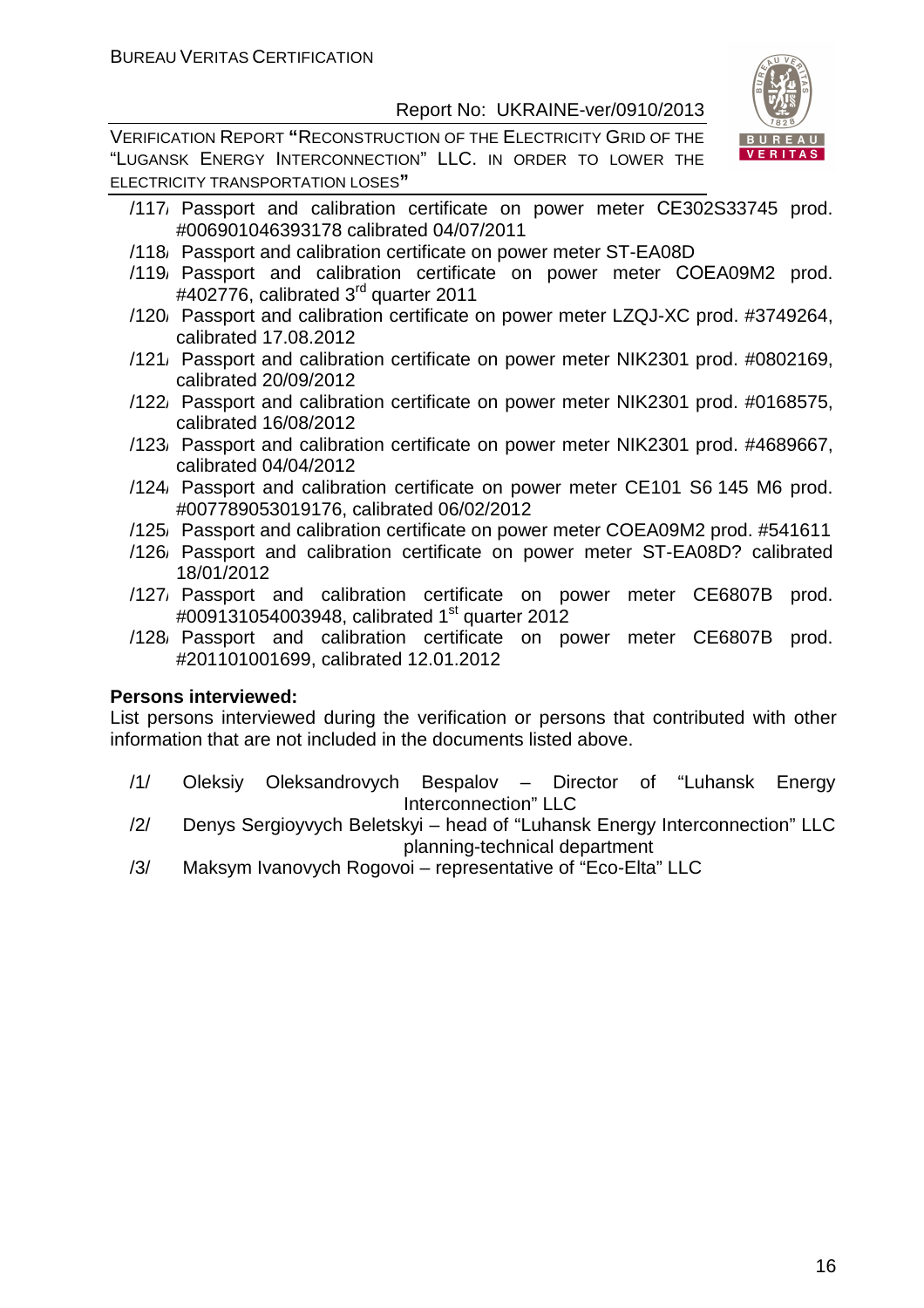VERIFICATION REPORT **"**RECONSTRUCTION OF THE ELECTRICITY GRID OF THE "LUGANSK ENERGY INTERCONNECTION" LLC. IN ORDER TO LOWER THE ELECTRICITY TRANSPORTATION LOSES**"**



## APPENDIX A: VERIFICATION PROTOCOL **VERIFICATION PROTOCOL**

#### **Check list for verification, according to the JOINT IMPLEMENTATION DETERMINATION AND VERIFICATION MANUAL (Version 01)**

| <b>DVM</b>     | <b>Check Item</b>                                                                                                                                                                                                                                                                 | <b>Initial finding</b>                                                                                                                                                                                                                                                                                                                                                                                                                                                                                                                                                                                                  | <b>Draft</b>                         | <b>Final</b>           |
|----------------|-----------------------------------------------------------------------------------------------------------------------------------------------------------------------------------------------------------------------------------------------------------------------------------|-------------------------------------------------------------------------------------------------------------------------------------------------------------------------------------------------------------------------------------------------------------------------------------------------------------------------------------------------------------------------------------------------------------------------------------------------------------------------------------------------------------------------------------------------------------------------------------------------------------------------|--------------------------------------|------------------------|
| <b>Paragra</b> |                                                                                                                                                                                                                                                                                   |                                                                                                                                                                                                                                                                                                                                                                                                                                                                                                                                                                                                                         | <b>Conclusio</b>                     | <b>Conclusio</b>       |
| ph             |                                                                                                                                                                                                                                                                                   |                                                                                                                                                                                                                                                                                                                                                                                                                                                                                                                                                                                                                         | $\mathsf{n}$                         | $\mathsf{n}$           |
|                | <b>Project approvals by Parties involved</b>                                                                                                                                                                                                                                      |                                                                                                                                                                                                                                                                                                                                                                                                                                                                                                                                                                                                                         |                                      |                        |
| 90             | Has the DFPs of at least one Party<br>involved, other than the host Party,<br>issued a written project approval when<br>submitting the first verification report to<br>the secretariat for publication in<br>accordance with paragraph 38 of the JI<br>guidelines, at the latest? | The project written approvals were obtained from<br>the both parties involved. Letter of Approval<br>#3899/23/7 issued by State Environment<br>investment Agency of Ukraine 19/12/2012 and<br>Approval<br>#DOPpek-4430-<br>Letter<br>of the control of the control of the control of the control of the control of the control of the control of the control of the control of the control of the control of the control of the control of the control of the contr<br>30/11550/13/MK/EBS issued by Ministry of<br>Environment protection of Poland 22/03/2013<br>CAR01<br>Please correctly indicate name of Poland DFP | CAR01                                | <b>OK</b>              |
| 91             | Are all the written project approvals by<br>Parties involved unconditional?                                                                                                                                                                                                       | The abovementioned project approvals are<br>unconditional                                                                                                                                                                                                                                                                                                                                                                                                                                                                                                                                                               | <b>OK</b>                            | <b>OK</b>              |
|                | <b>Project implementation</b>                                                                                                                                                                                                                                                     |                                                                                                                                                                                                                                                                                                                                                                                                                                                                                                                                                                                                                         |                                      |                        |
| 92             | Has the project been implemented in<br>accordance with the PDD regarding<br>which the determination has been<br>deemed final and is so listed on the<br>UNFCCC JI website?                                                                                                        | The Project has been implemented in accordance<br>with the determined PDD.<br>CL01<br>Please explain relations between Dutch enterprise<br>Carbontrade N.V. indicated as project participant<br>and Poland as project Participant<br>CL <sub>02</sub><br>Please explain difference between values of ERUs                                                                                                                                                                                                                                                                                                               | CL <sub>01</sub><br>CL <sub>02</sub> | <b>OK</b><br><b>OK</b> |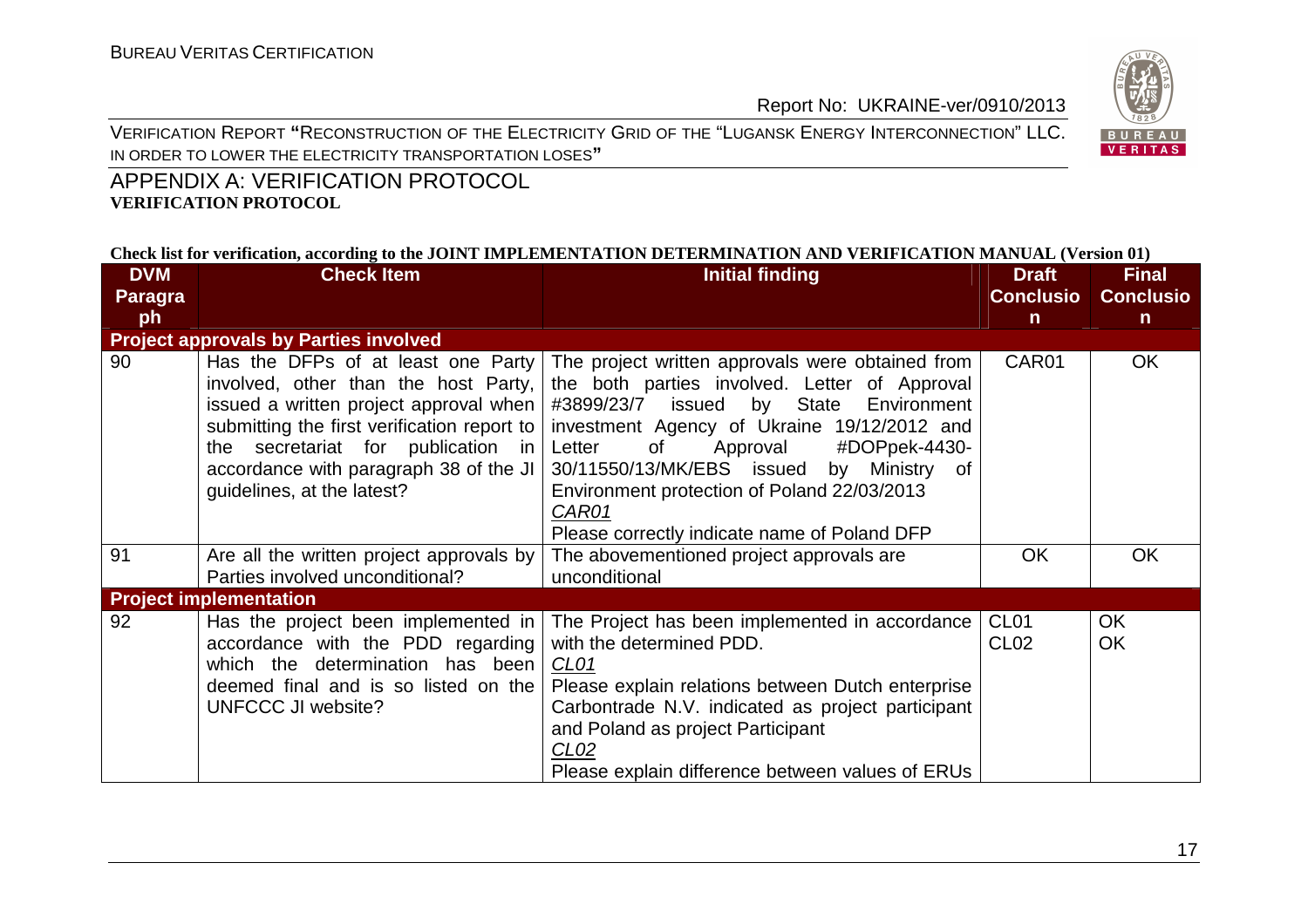

#### VERIFICATION REPORT **"**RECONSTRUCTION OF THE ELECTRICITY GRID OF THE "LUGANSK ENERGY INTERCONNECTION" LLC. IN ORDER TO LOWER THE ELECTRICITY TRANSPORTATION LOSES**"**

| <b>DVM</b>     | <b>Check Item</b>                                                                                                                                                                                                                                                                                                                                                       | <b>Initial finding</b>                                                                                                                                                                                                                                         | <b>Draft</b>      | <b>Final</b>     |
|----------------|-------------------------------------------------------------------------------------------------------------------------------------------------------------------------------------------------------------------------------------------------------------------------------------------------------------------------------------------------------------------------|----------------------------------------------------------------------------------------------------------------------------------------------------------------------------------------------------------------------------------------------------------------|-------------------|------------------|
| <b>Paragra</b> |                                                                                                                                                                                                                                                                                                                                                                         |                                                                                                                                                                                                                                                                | <b>Conclusio</b>  | <b>Conclusio</b> |
| ph             |                                                                                                                                                                                                                                                                                                                                                                         |                                                                                                                                                                                                                                                                | $\mathsf{n}$      | $\mathsf{n}$     |
|                |                                                                                                                                                                                                                                                                                                                                                                         | indicated in the PDD and in the monitoring report<br>for 2012 year                                                                                                                                                                                             |                   |                  |
| 93             | What is the status of operation of the<br>project during the monitoring period?                                                                                                                                                                                                                                                                                         | The project was in operation during the monitoring<br>period                                                                                                                                                                                                   | OK                | <b>OK</b>        |
|                | <b>Compliance with monitoring plan</b>                                                                                                                                                                                                                                                                                                                                  |                                                                                                                                                                                                                                                                |                   |                  |
| 94             | Did the monitoring occur in accordance<br>with the monitoring plan included in the<br>PDD regarding which the determination<br>has been deemed final and is so listed<br>on the UNFCCC JI website?                                                                                                                                                                      | The monitoring was provided in accordance with<br>the determined PDD, which is available at JI<br><b>UNFCCC</b> web-site<br>CAR02<br>Please use the latest version 7.0.0 of the "Tool for<br>the<br>demonstration<br>and<br>οf<br>assessment<br>additionality" | CAR <sub>02</sub> | OK               |
| 95(a)          | For calculating the emission reductions<br>or enhancements of net removals, were<br>key factors, e.g. those listed in 23 (b)<br>(i)-(vii) above, influencing the baseline<br>emissions or net removals and the<br>activity level of the project and the<br>emissions or removals as well as risks<br>associated with the project taken into<br>account, as appropriate? | The key factors listed in 23 (b) (i)-(vii) influencing  <br>the baseline emissions and activity level of the<br>project are taken into account in appropriate way                                                                                              | OK                | <b>OK</b>        |
| 95(b)          | Are data sources used for calculating<br>emission reductions or enhancements<br>of net removals clearly identified,<br>reliable and transparent?                                                                                                                                                                                                                        | The data sources, such as state reporting form 1B-<br>TVE used for calculating emission reductions are<br>clearly identified, reliable and transparent                                                                                                         | <b>OK</b>         | <b>OK</b>        |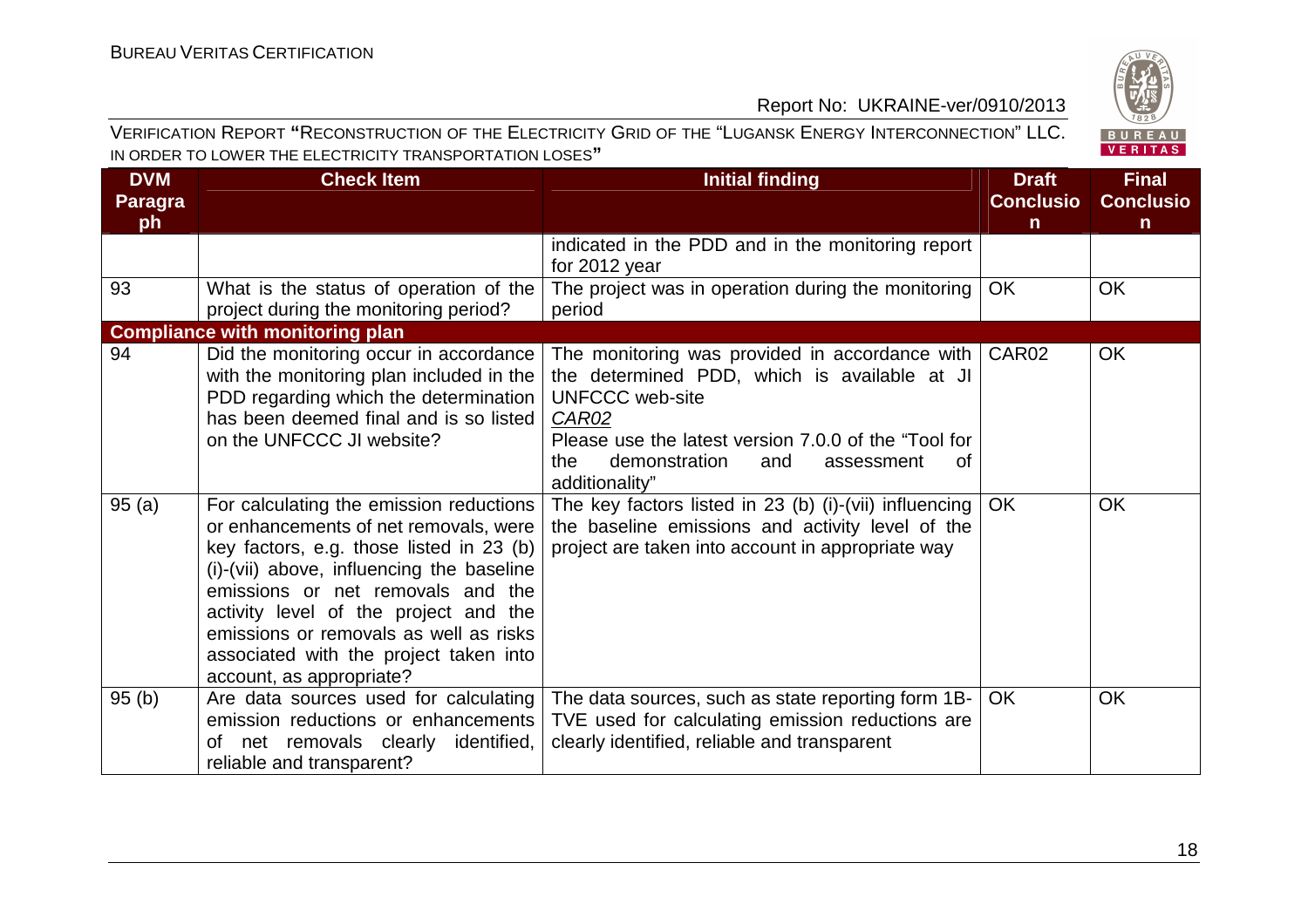

#### VERIFICATION REPORT **"**RECONSTRUCTION OF THE ELECTRICITY GRID OF THE "LUGANSK ENERGY INTERCONNECTION" LLC. IN ORDER TO LOWER THE ELECTRICITY TRANSPORTATION LOSES**"**

| <b>DVM</b>     | <b>Check Item</b>                                                                                                                                                                                                                                                                         | <b>Initial finding</b>                                                                                                                                                             | <b>Draft</b>     | <b>Final</b>     |
|----------------|-------------------------------------------------------------------------------------------------------------------------------------------------------------------------------------------------------------------------------------------------------------------------------------------|------------------------------------------------------------------------------------------------------------------------------------------------------------------------------------|------------------|------------------|
| <b>Paragra</b> |                                                                                                                                                                                                                                                                                           |                                                                                                                                                                                    | <b>Conclusio</b> | <b>Conclusio</b> |
| ph             |                                                                                                                                                                                                                                                                                           |                                                                                                                                                                                    | $\mathsf{n}$     | $\mathsf{n}$     |
| 95(c)          | Are emission factors, including default<br>emission factors, if used for calculating<br>emission<br>reductions<br>the<br>or<br>enhancements of net<br>removals,<br>carefully<br>balancing<br>selected<br>by<br>accuracy and reasonableness, and<br>appropriately justified of the choice? | The emission factor for electricity transportation at  <br>Ukrainian grids is in line with the National GHG<br>Inventory Report for 1990-2010 years and orders<br>of Ukrainian DFP | OK               | <b>OK</b>        |
| 95(d)          | ls.<br>the<br>calculation<br>emission<br>0f<br>reductions or enhancements of net<br>removals based<br>on<br>conservative<br>assumptions and the most plausible<br>scenarios in a transparent manner?                                                                                      | The calculation of emission reductions are based<br>on conservative assumptions and most plausible<br>future scenarios in a transparent manner                                     | OK.              | <b>OK</b>        |
|                | Applicable to JI SSC projects only_Not applicable                                                                                                                                                                                                                                         |                                                                                                                                                                                    |                  |                  |
|                | Applicable to bundled JI SSC projects only_Not applicable                                                                                                                                                                                                                                 |                                                                                                                                                                                    |                  |                  |
|                | <b>Revision of monitoring plan</b>                                                                                                                                                                                                                                                        |                                                                                                                                                                                    |                  |                  |
|                | Applicable only if monitoring plan is revised by project participant                                                                                                                                                                                                                      |                                                                                                                                                                                    |                  |                  |
| 99(a)          | the  <br>appropriate<br>justification for<br>proposed revision?                                                                                                                                                                                                                           | Did the project participants provide an The monitoring plan has not been revised by<br>project participants during the monitoring period                                           | OK               | <b>OK</b>        |
| 99(b)          | Does the proposed revision improve<br>the accuracy and/or applicability of<br>information collected compared to the<br>original<br>monitoring<br>plan<br>without<br>changing conformity with the relevant<br>regulations<br>rules<br>and<br>for<br>the                                    | Not applicable                                                                                                                                                                     | <b>OK</b>        | <b>OK</b>        |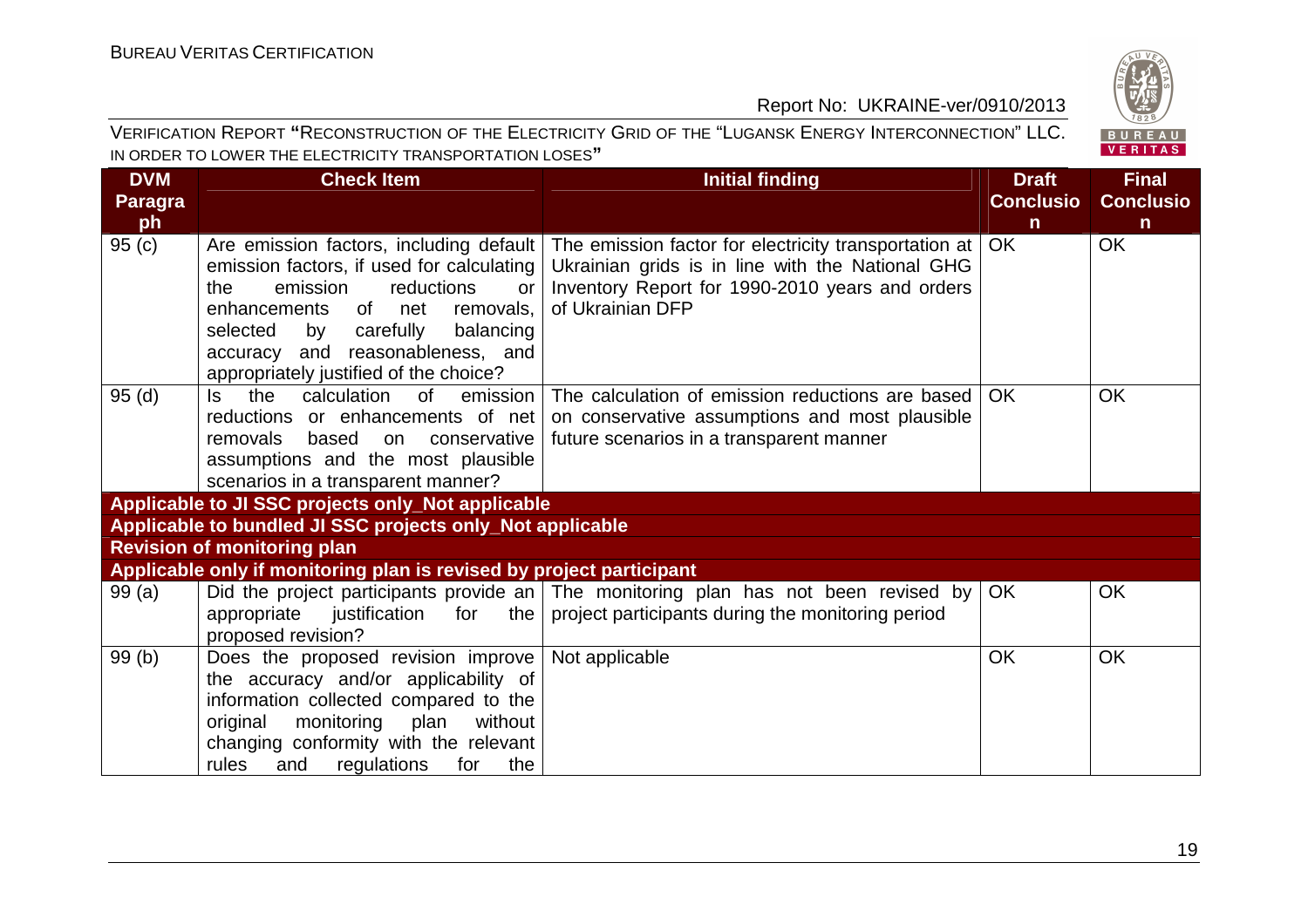

| VERIFICATION REPORT "RECONSTRUCTION OF THE ELECTRICITY GRID OF THE "LUGANSK ENERGY INTERCONNECTION" LLC. |
|----------------------------------------------------------------------------------------------------------|
| IN ORDER TO LOWER THE ELECTRICITY TRANSPORTATION LOSES"                                                  |

| <b>DVM</b>             | <b>Check Item</b>                                                                                                                                                                | <b>Initial finding</b>                                                                                                                                                                                                                                                                                                     | <b>Draft</b>     | <b>Final</b>     |
|------------------------|----------------------------------------------------------------------------------------------------------------------------------------------------------------------------------|----------------------------------------------------------------------------------------------------------------------------------------------------------------------------------------------------------------------------------------------------------------------------------------------------------------------------|------------------|------------------|
| <b>Paragra</b>         |                                                                                                                                                                                  |                                                                                                                                                                                                                                                                                                                            | <b>Conclusio</b> | <b>Conclusio</b> |
| ph                     |                                                                                                                                                                                  |                                                                                                                                                                                                                                                                                                                            | n                | $\mathsf{n}$     |
|                        | establishment of monitoring plans?                                                                                                                                               |                                                                                                                                                                                                                                                                                                                            |                  |                  |
| <b>Data management</b> |                                                                                                                                                                                  |                                                                                                                                                                                                                                                                                                                            |                  |                  |
| 101(a)                 | Is the implementation of data collection<br>procedures in accordance with the<br>monitoring plan, including the quality<br>control<br>and<br>quality<br>assurance<br>procedures? | The implementation of data collection procedures<br>is in accordance with the monitoring plan<br>contained in the determined PDD                                                                                                                                                                                           | <b>OK</b>        | OK               |
| 101(b)                 | Is the function<br>of the<br>monitoring<br>calibration<br>equipment, including<br>its<br>status, in order?                                                                       | The function of the monitoring equipment,<br>including its calibration status is in order<br>CAR03<br>Please add data on project electricity meters<br>CAR04<br>Please add correct name of state enterprise that<br>"Luhansk<br>calibration<br>of<br>provides<br>Energy<br>Interconnection" LLC automatic measuring system | CAR03<br>CAR04   | <b>OK</b><br>OK  |
| 101 (c)                | Are the evidence and records used for<br>monitoring<br>maintained<br>in<br>the<br>a<br>traceable manner?                                                                         | The evidences and records are used in a<br>transparent manner                                                                                                                                                                                                                                                              | <b>OK</b>        | <b>OK</b>        |
| $101$ (d)              | Is the data collection and management<br>system for the project in accordance<br>with the monitoring plan?                                                                       | <b>CAR05</b><br>Please clearly describe data collection and<br>management system for the Project<br>CAR06<br>Please note that data monitored and required for<br>emission reductions calculation will be kept two<br>years after the last transfer and provide reference                                                   | CAR05<br>CAR06   | <b>OK</b><br>OK  |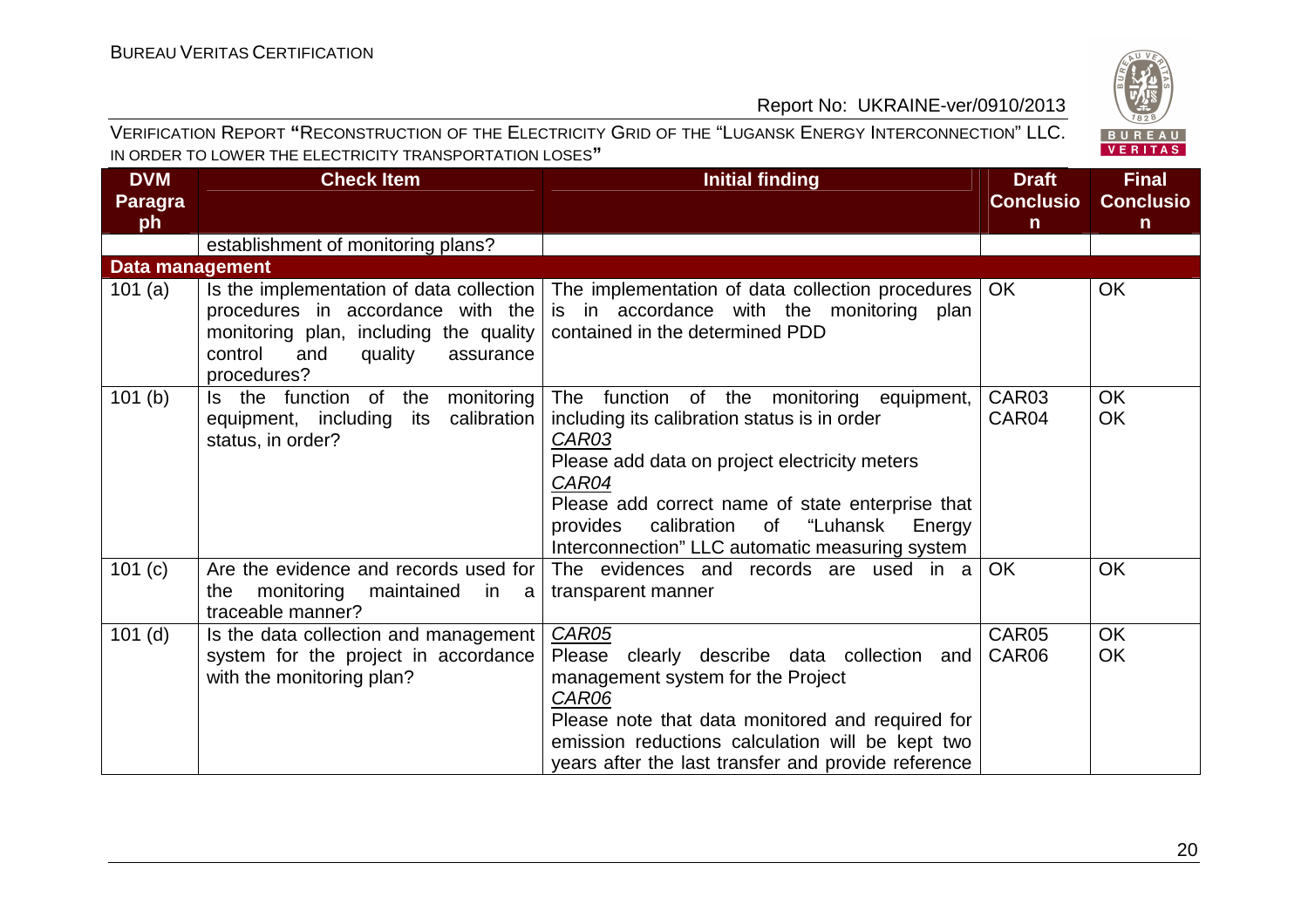

#### VERIFICATION REPORT **"**RECONSTRUCTION OF THE ELECTRICITY GRID OF THE "LUGANSK ENERGY INTERCONNECTION" LLC. IN ORDER TO LOWER THE ELECTRICITY TRANSPORTATION LOSES**"**

| <b>DVM</b><br>Paragra<br>ph                                                                         | <b>Check Item</b>                                       | Initial finding                             | <b>Draft</b><br><b>Conclusio</b><br>n | <b>Final</b><br>Conclusio<br>n |  |
|-----------------------------------------------------------------------------------------------------|---------------------------------------------------------|---------------------------------------------|---------------------------------------|--------------------------------|--|
|                                                                                                     |                                                         | on relevant order issued by "Luhansk Energy |                                       |                                |  |
|                                                                                                     |                                                         | Interconnection" LLC                        |                                       |                                |  |
| Verification regarding programmes of activities (additional elements for assessment) Not applicable |                                                         |                                             |                                       |                                |  |
|                                                                                                     | Applicable to sample-based approach only Not applicable |                                             |                                       |                                |  |

### **Table 2 Resolution of Corrective Action and Clarification Requests**

| Draft report clarification and corrective<br>action requests by verification team                                      | Ref. to<br>checklis<br>questio<br>$n$ in<br>table 1 | participant<br><b>Summary</b><br>project<br><b>of</b><br>response                                                   | <b>Verification team conclusion</b> |
|------------------------------------------------------------------------------------------------------------------------|-----------------------------------------------------|---------------------------------------------------------------------------------------------------------------------|-------------------------------------|
| CAR01<br>Please correctly indicate name of Poland<br><b>DFP</b>                                                        | 90                                                  | corrected                                                                                                           | The issue is closed                 |
| CAR02<br>Please use the latest version 7.0.0 of the<br>"Tool for the demonstration and assessment<br>of additionality" | 94                                                  | corrected                                                                                                           | The issue is closed                 |
| CAR03<br>Please add data on project electricity meters                                                                 | 101(b)                                              | The full list of the meters with the<br>dates of the installations and the<br>calibrations was provided to the AIE. | The issue is closed                 |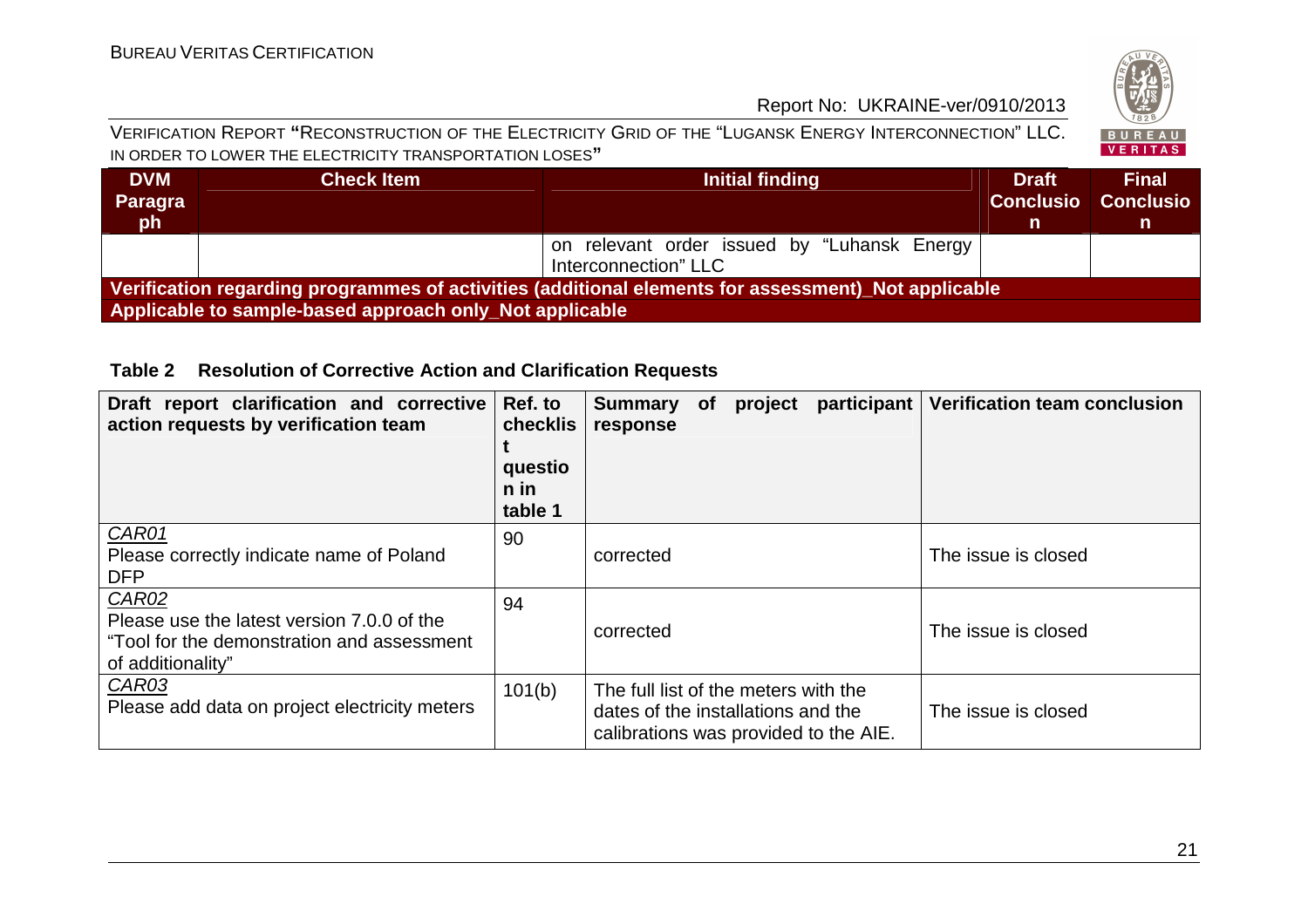BUREAU<br>VERITAS

## Report No: UKRAINE-ver/0910/2013

#### VERIFICATION REPORT **"**RECONSTRUCTION OF THE ELECTRICITY GRID OF THE "LUGANSK ENERGY INTERCONNECTION" LLC. IN ORDER TO LOWER THE ELECTRICITY TRANSPORTATION LOSES**"**

| CAR04<br>Please add correct name of state enterprise<br>that provides calibration of "Luhansk Energy<br>Interconnection" LLC automatic measuring<br>system                                                                                  | 101(b) | Done                                                                                                                                                                                                                              | The issue is closed |
|---------------------------------------------------------------------------------------------------------------------------------------------------------------------------------------------------------------------------------------------|--------|-----------------------------------------------------------------------------------------------------------------------------------------------------------------------------------------------------------------------------------|---------------------|
| CAR05<br>Please clearly describe data collection and<br>management system for the Project                                                                                                                                                   | 101(d) | See sections B and B.2.2                                                                                                                                                                                                          | The issue is closed |
| CAR06<br>Please note that data monitored and required<br>for emission reductions calculation will be<br>kept two years after the last transfer and<br>provide reference on relevant order issued by<br>"Luhansk Energy Interconnection" LLC | 101(d) | See sections B and B.2.2                                                                                                                                                                                                          | The issue is closed |
| <u>CL01</u><br>Please explain relations between Dutch<br>enterprise Carbontrade N.V. indicated as<br>project participant and Poland as project<br>Participant                                                                               | 92     | The LoA was issued by Poland as the<br>potential buyer for the ERUs was a<br>Polish company. But the project owner<br>have decided to change the buyer, so<br>the Project participants are different<br>from the ones in the PDD. | The issue is closed |
| CL <sub>02</sub><br>Please explain difference between values of<br>ERUs indicated in the PDD and in the<br>monitoring report for 2012 year                                                                                                  | 92     | In the PDD the value for 2012 was<br>calculated using the planed data and<br>the Monitoring Report uses the actual<br>data for the year.                                                                                          | The issue is closed |